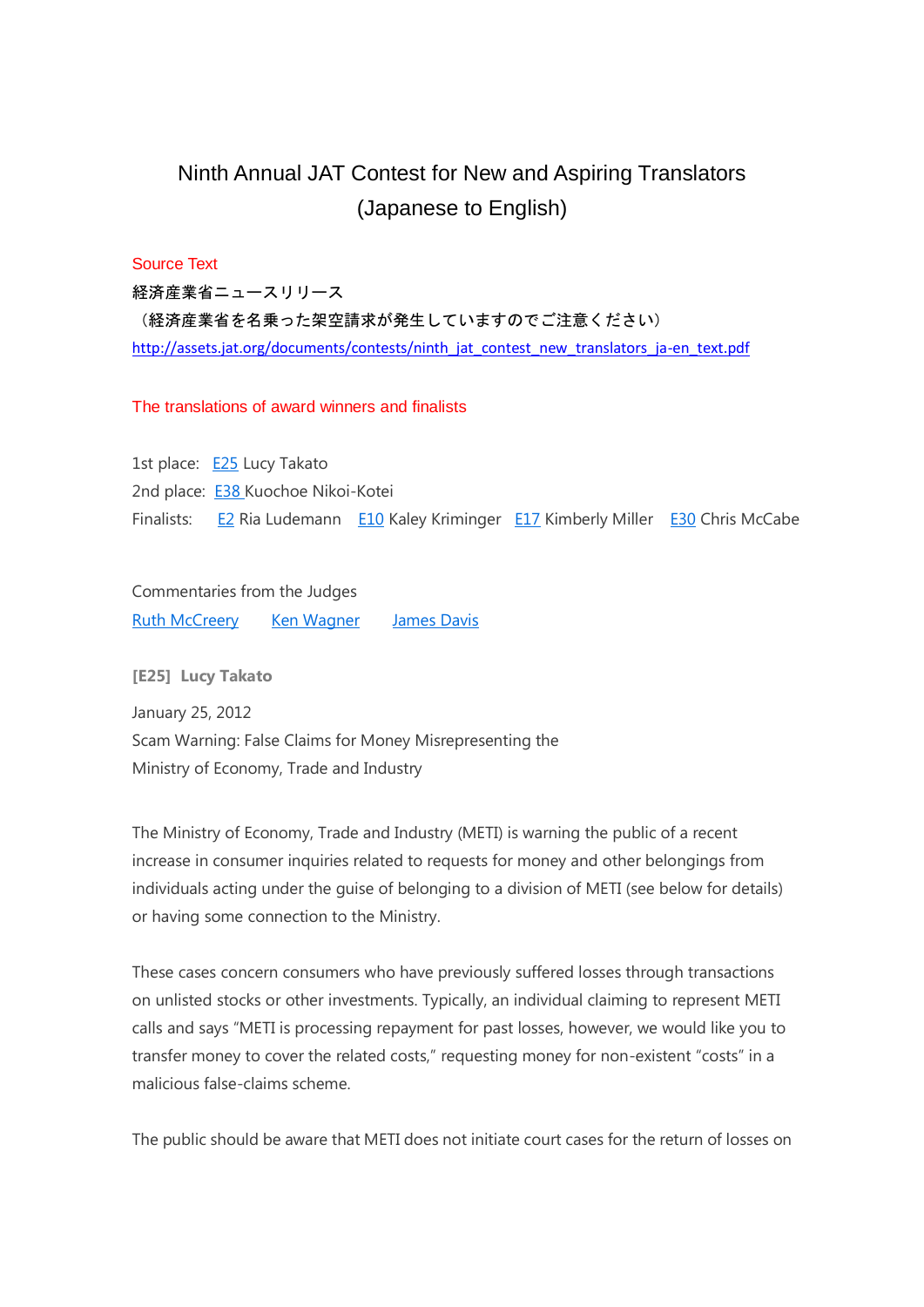behalf of victims in individual cases, nor does it conduct civil negotiation or mediation. In the event that you receive suspicious contact from an individual purported to belong to a division of METI, we request that you verify the facts with the METI Consumer Counseling Office. If you are a victim of this scheme, please also contact your local police station.

# 1. Modus Operandi

① Someone posing as a representative of a department at METI (using either fictitious or real names) makes telephone calls to people who have suffered losses in the purchase of unlisted stocks or other investments. They inform the individual that they are entitled to repayment of losses and request money to cover the processing costs (such as transaction fees and cash collateral).

② In some cases, another phone call under the guise of the police or some organization related to METI—coming prior to or following the main call—is made in an attempt to convince victims of the legitimacy of the repayment of previous losses.

③ In the majority of cases, victims are told to send cash by regular post to a designated location.

4. Consultation Examples (For reference)

# [Case1]

A phone call came from an individual posing as A from the Metropolitan Police Department Crime Management Joint Investigation Headquarters, who said, "we found your contact details while conducting investigations in to overseas investment fraud. The METI Consumer Counseling Office is currently processing the repayment of past losses, so we have passed on your contact details to the METI Consumer Counseling Office."

Following that, a phone call came from individual B purporting to belong to the METI Consumer Counseling Office. The victim was told "we will repay your past losses, but we require that you pay 15% of the value of the losses as a transaction fee. Repayment to you will be made via the Consumer Protection and Promotion Council." The victim was requested to send 900,000 yen, an amount difficult for them to pay so they were told "if you have credit cards or mobile phones then we would like you to send them." The victim sent two credit cards, 100,000 yen worth of precious metals, and 240,000 yen in cash to the Consumer Protection and Promotion Council. The victim was contacted once again to be told "we need you to send more money as the amount you sent is insufficient for the repayment of losses to be made," following which they sent an additional 490,000 yen in cash.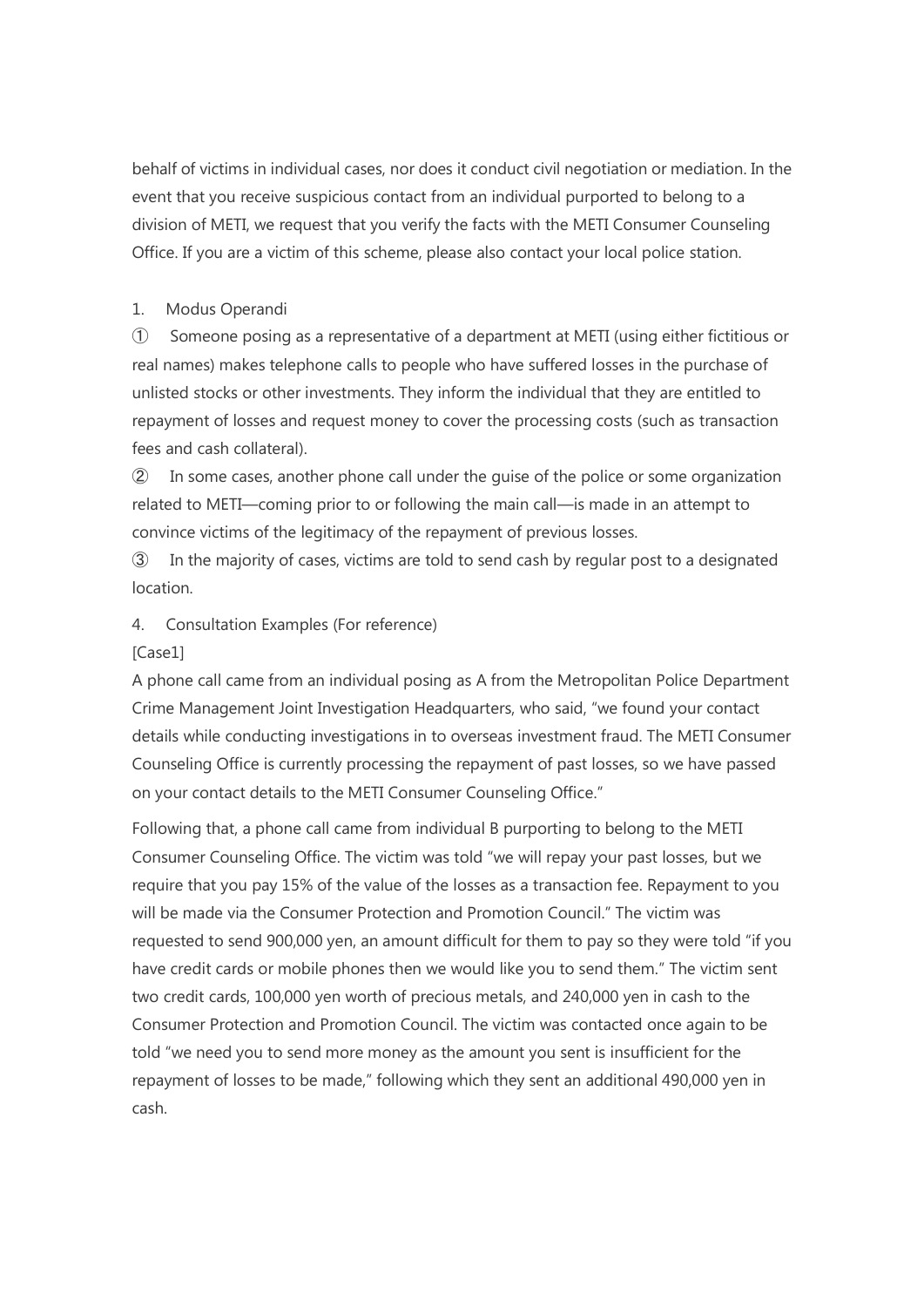When the repayment for losses was not credited in to the victim's bank account on the designated day, they contacted METI.

**[E38] Kuochoe Nikoi-Kotei**

January 25th, 2012

Beware of fraudulent requests for money purporting to be from the Ministry of Economy, Trade and Industry

There has been a recent increase in the number of consumers contacting the Ministry of Economy, Trade and Industry (METI)'s Consumer Inquiry Counter regarding fraudulent requests for money they have received that claim to originate from a department of the Ministry (see below) or an affiliated organization.

These false requests come in the form of phone calls directed at consumers who have sustained financial losses through private equity deals and similar transactions. The calls purport to be from METI and contain malicious, fictitious requests for money. One frequent claim the scammers make is that the Ministry is processing refunds of monies lost in the past and that the target will need to send the processing fee to facilitate the process.

Please be informed that the Ministry of Economy, Trade and Industry has not filed a civil action lawsuit aimed at refunding monies lost to individuals who have lost money, neither does the Ministry act as an intermediary or mediator in civilian matters. If you receive any suspicious contact from a person claiming to work for a Ministry department, please contact the Ministry's Consumer Inquiry Counter to confirm the call's validity. Should you happen to fall victim to this scam, please contact your nearest police station immediately.

1. Chief modes of operation

① A person who has lost money through the purchase of private equity receives a phone call professing to come from a real or fictional METI department. The caller claims that the target will receive a refund of the amount they have lost, but that they will need to pay the "processing costs" (handling fees, guarantee, etc) involved.

② In some cases, the person also receives a call falsely claiming to be from either the police or from an agency affiliated with the Ministry. This purpose of this call is to convince the target that he or she will definitely get their money back.

③ In many cases, the target is asked to send the money requested by paying cash to a specific address through the Post Office.

4. Examples (for reference) Case 1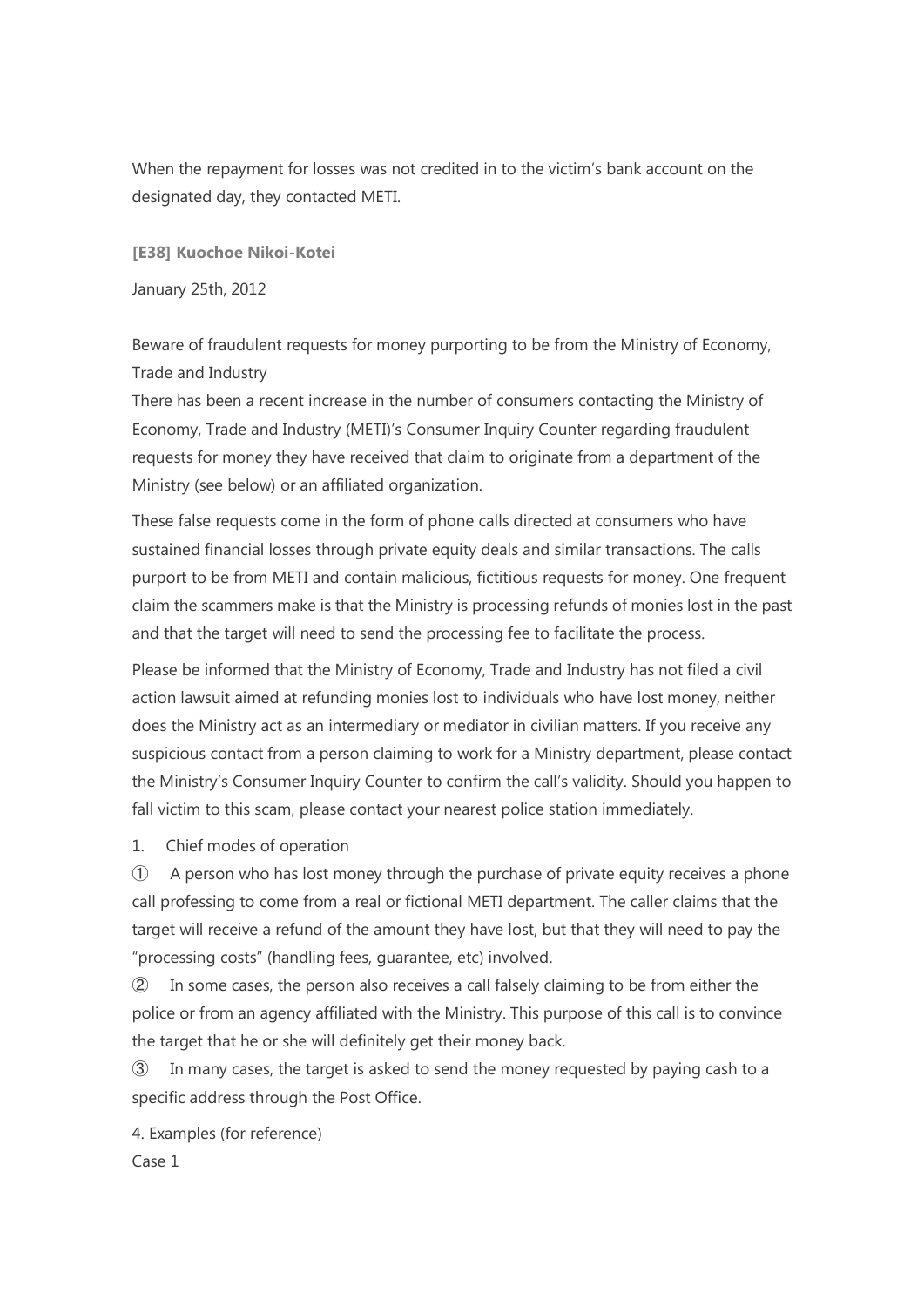The victim received a phone call from a person calling himself "A", an alleged member of the Joint Investigation Headquarters of the Crime Control Division of the Metropolitan Police Department. "A" told the victim that he found her contact details while investigating a foreign investment scam. He claimed that government agencies were currently carrying out proceedings to recover funds lost in the past, and that this process was being led by the Consumer Affairs Division of the Ministry of Economy, Trade and Industry. "A" added that he had passed the victim's contact details on to the Ministry.

This phone call was later followed by another from someone claiming to be "B" from METI's Consumer Inquiry Counter. According to "B," the Ministry was in the process of recovering funds the victim had lost. To that end she would need to pay a processing fee to the tune of 15% of the amount lost, after which the refund would be paid through a so-called "Council for Consumer Conservation and Cultivation." The victim was asked to send 900,000 yen. When she found that hard to do, the scammer informed her that she could send a credit card or mobile phone instead. The victim therefore sent two credit cards, approximately 100,000 yen worth of jewelry and 240,000 yen in cash to the Council for Consumer Conservation and Cultivation. After this, she received a further phone call claiming the money sent was insufficient and asking her to send more, which she responded to by sending an additional 490,000 yen.

When the victim did not receive the promised refund in her bank account on the date she was told it would be paid in, she called METI to let them know she had not received her money.

**[E2] Ria Ludemann**

January 25, 2012

Ministry of Economy, Trade and Industry's Name Being Used for Billing Fraud

The Ministry of Economy, Trade and Industry (METI) has been receiving increasing numbers of reports to its Consumer Inquiries Center of a scam where consumers are contacted and fraudulently billed by scammers who claim to have connections to, or belong to, a METI department (see details below).

The scam targets consumers who have previously lost money, for example by trading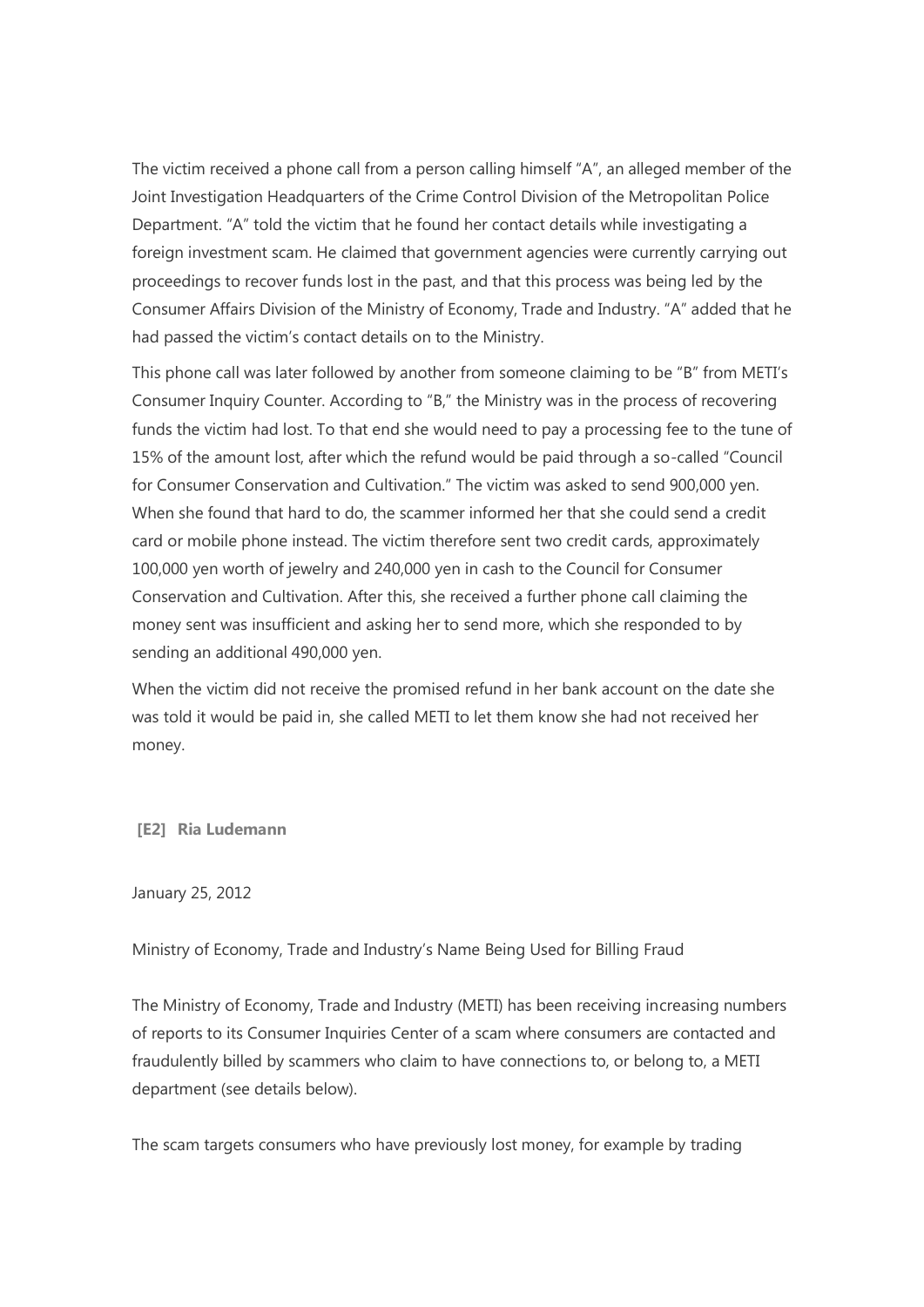unlisted stocks. The scammers impersonate METI employees over the phone, and request non-existent "fees" from victims by claiming that METI is in the process of recovering lost funds for them, but a processing fee is required to do so.

METI does not file civil lawsuits, or act as a go-between or mediator in civil cases, on behalf of victims who are owed damages from specific cases. If you have any doubts after being contacted by someone claiming to be from a METI division, please contact the METI Consumer Inquiries Center to verify the request. If you have been victimized by this scam, please contact a nearby police station as well.

1. Primary scamming method

(1) The scammer phones someone who has lost money by, for example, buying unlisted stocks. The scammer will claim to be from a division of METI, which may or may not exist. The scammer will inform the victim that their lost money will be returned to them, and then request the necessary "fees," such as processing fees or collateral.

(2) In some cases, the scammers will call again before or after the main scam call, impersonating the police or an institution related to METI, in order to add validity to their claim.

(3) Often, the scammers will request that victims mail cash to a specified address via the postal service.

4. Sample consumer report (for reference)

# [ Case 1 ]

A phone call came from a Mr. A of the Police Department's Crime Control and Investigation Headquarters. He said, "We found your contact information while investigating overseas investment fraud. A Japanese institution is in the process of recovering funds for victims, with the Consumer Inquiries Center of the Ministry of Economy, Trade and Industry in charge. We have given your contact information to the Ministry."

After that call, a Mr. B called, saying he was from the Consumer Inquiries Center of METI. He said, "We will retrieve the money you lost. To do so, we need you to pay 15% of the amount as a processing fee. You will be paid via the Consumer Protection and Development Council." Then he requested 900,000 yen. Since sending the requested amount was difficult,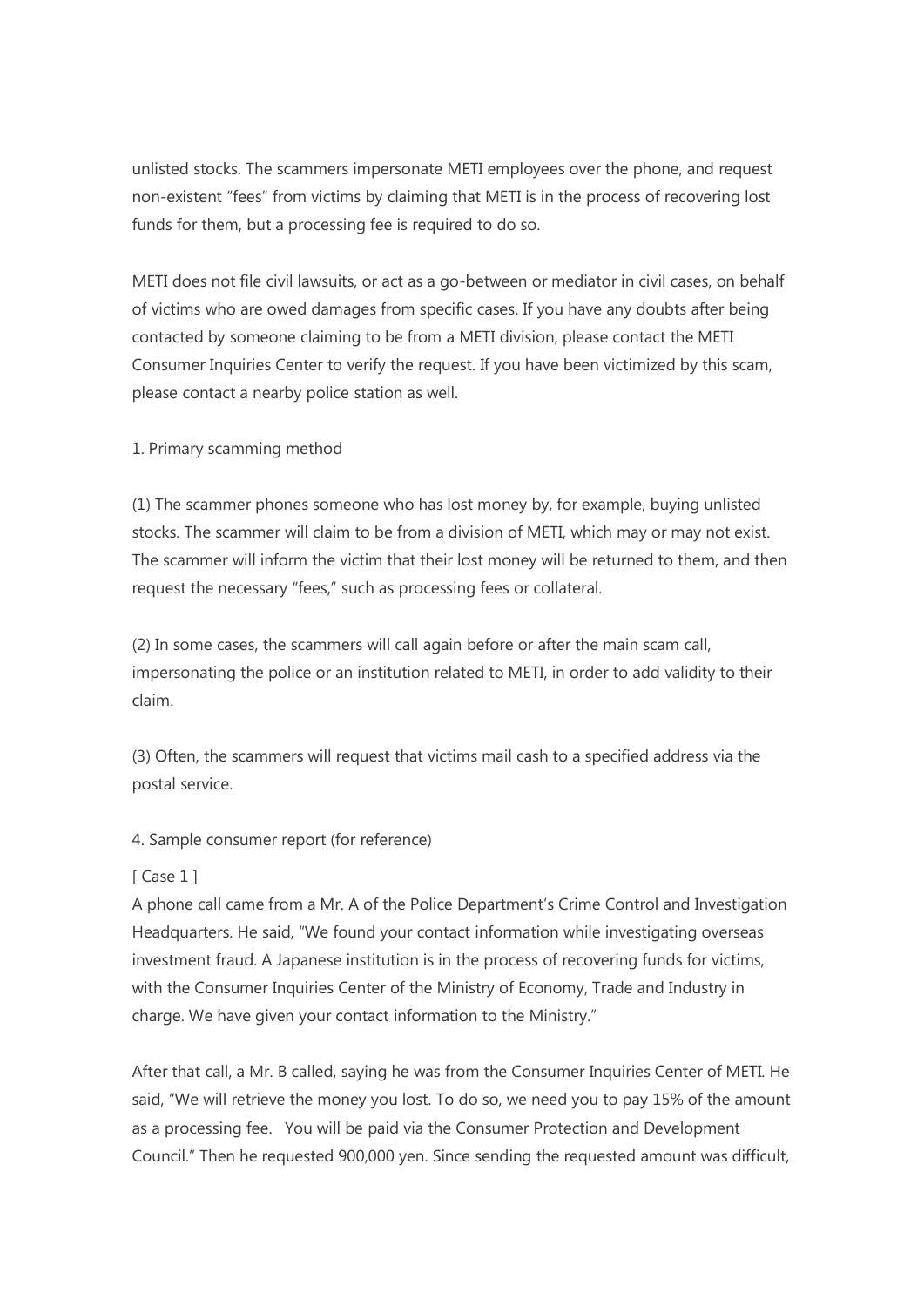he said, "If you have credit cards or a cell phone, send those." I then mailed two credit cards, valuables worth 100,000 yen, and 240,000 yen in cash to the Consumer Protection and Development Council. I received another phone call claiming, "The amount you sent was not enough to cover the fees. Please send more." So I transferred another 490,000 yen.

The refund money wasn't deposited to my bank account on the specified day, so I called **MFTI** 

**[E10] Kaley Kriminger**

Alert – Recent Reports of Ministry of Economy, Trade and Industry Scam

## 01/25/12

Recently, the Ministry of Economy, Trade and Industry's consumer consultation service has seen an increase in reports of fraudulent phone calls demanding payment, purportedly from the ministry.

The scam targets consumers who have previously suffered losses from the trade of unlisted stocks, and involves the demand of payment of bogus "fees". Posing as a representative of certain departments of the ministry (listed below), the perpetrator calls the consumer. The perpetrator claims to be processing the consumer's restitution, and demands the payment of "processing fees".

At present, the ministry is not taking any civil action or conducting mediation on the behalf of affected consumers. If you are contacted by any suspicious parties claiming to be from the Ministry of Economy, Trade and Industry, please verify the facts at the ministry's consultation window. Should you suffer any losses, we request that you also contact your local law enforcement agency.

1. How the scam works:

1) Perpetrator calls the consumer, claiming to be from an (either real or bogus) department of the Ministry of Economy, Trade and Industry. States that said consumer is to receive restitution, and requests "funds" (service charges, cash collateral, etc…) necessary for processing.

2) In some cases, either before or after this, the consumer receives a call from someone claiming to be from law enforcement or an organization related to the ministry, granting credibility to the "restitutions".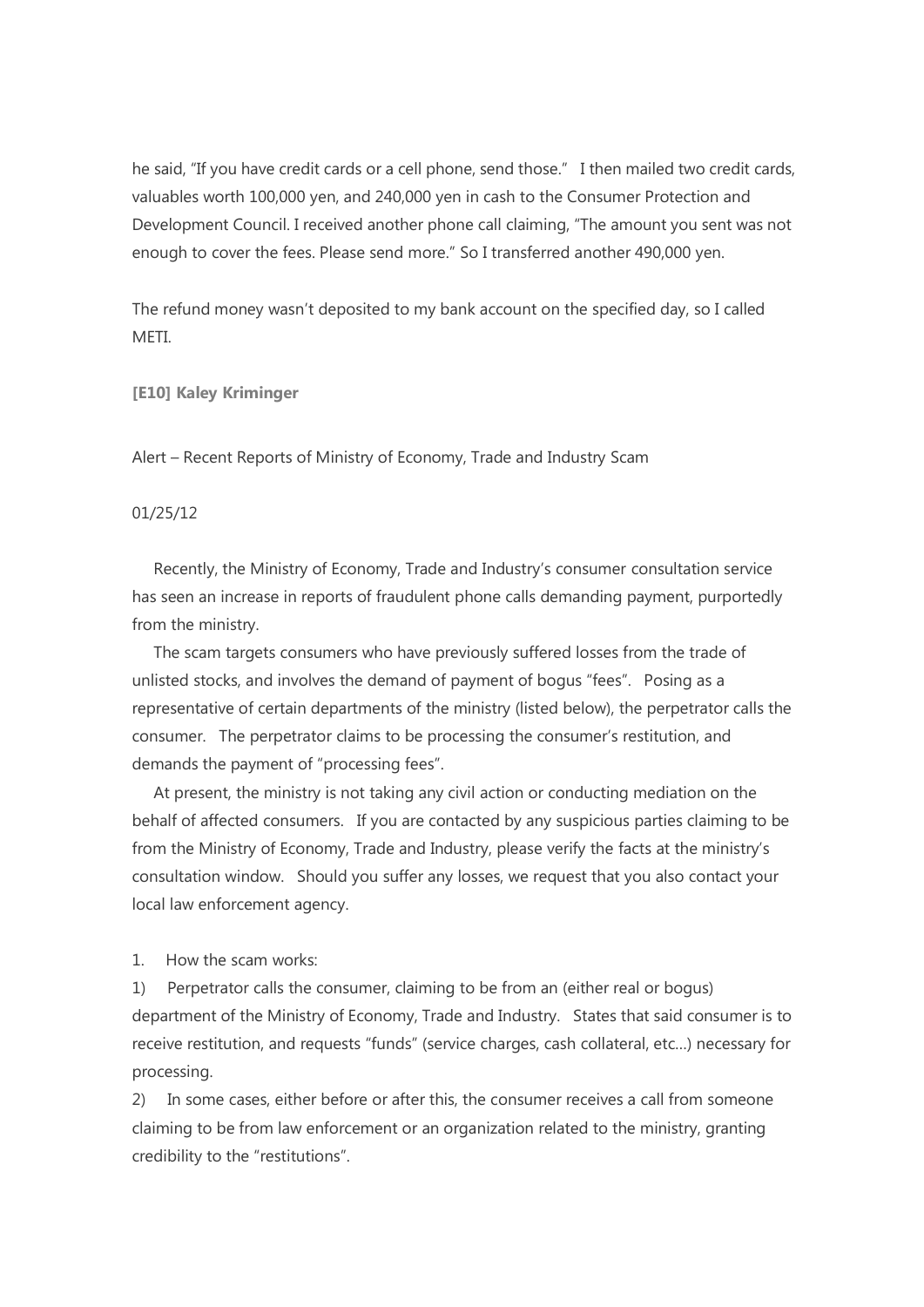3) In many cases, the consumer is directed to send the funds by post, as cash.

## 4. Sample Consultation (for reference)

#### (Case 1)

Consumer received a call from an individual identifying himself as "A" from the Metropolitan Police Department's Joint Criminal Investigation Headquarters. Consumer was told that, "We received your contact details in connection with an investigation into a foreign investment scam. At present, government agencies are processing restitutions for past losses, and the Ministry of Economy, Trade and Industry's consultation office is handling your case. We have given them your contact information."

After that, consumer received a call from an individual identifying himself as "B" from the Ministry of Economy, Trade and Industry's consumer consultation office, and was told that, "In order to return your lost money, we would like for you to pay a 15% service charge. Your restitution will be paid through the Council for Consumer Protection." The caller demanded a transfer of ¥900,000. The requested fees were steep, but after being instructed to send any credit cards or cellular phones in its place, the consumer mailed 2 credit cards, ¥100,000 in precious metals, and ¥240,000 in cash to the Council for Consumer Protection. After receiving another phone call stating that, "The funds we received were insufficient. In order to award you your restitution, we need for you to send the remaining fees," the consumer transferred an additional ¥490,000.

When the restitution money hadn't been deposited into the consumer's account after the designated date had passed, he called the Ministry of Economy, Trade and Industry.

**[E17] Kimberly Miller**

The Ministry of Economy, Trade, and Industry (METI)

News Release

January 25, 2012

Please Beware of an Outbreak of "Advance-Fee Fraud" From Those Assuming the Name of The Ministry of Economy, Trade, and Industry.

Lately we are receiving increasing inquiries from Consumer Counseling about a party using the name of The Ministry of Economy, Trade, and Industry (see below) and operating under the guise of having a relationship with METI. This is a case of Advance-Fee Fraud, where con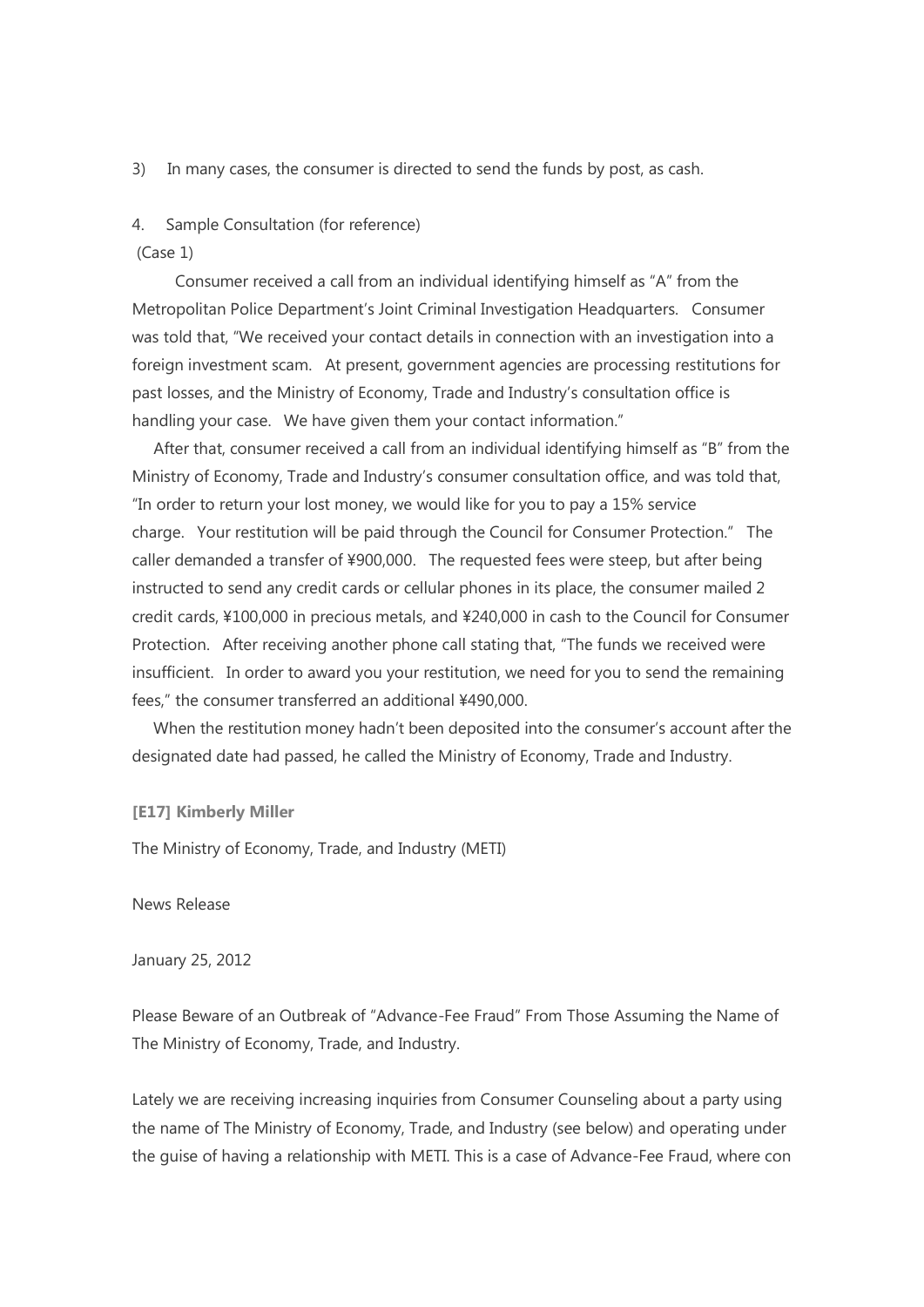artists using The Ministry of Economy, Trade, and Industry name are making calls to those who have suffered losses through the trading of unlisted stocks in the past. These con artists are requesting that the victims pay fictitious fees, and are saying things such as, "We at The Ministry of Economy, Trade, and Industry are taking measures to reimburse past losses. We would like to have you transfer the fee for doing this." The Ministry of Economy, Trade, and Industry is not filing a civil suit claim to reimburse losses to individual aggrieved parties, and is not using civil intermediaries or conducting settlements. If you have been contacted in a suspicious manner by someone using the name of The Ministry of Economy, Trade, and Industry, in the eventuality that you have suffered any losses we implore you to contact your nearest police station as soon as you have determined whether the person who contacted you is actually affiliated with METI or not via METI's Consumer Counseling reception desk.

(…)

# Main Points of the Scheme

1. Con artists phone those who have suffered losses through the purchase of unlisted stocks under the pretense that they are from the division in charge (there are cases of the use of both fictitious and current division names) at The Ministry of Economy, Trade, and Industry. Telling the victim that they will reimburse his losses, etc. the con artist demands the payment of necessary processing fees (broker fee, security deposit, etc.).

2. There are also situations where the perpetrator makes calls back and forth under the guise of having an affiliation with the police and groups related to METI in order to have victims believe that their losses will be reimbursed.

3. Furthermore, there are many cases where the victim is instructed to send cash remittances to a designated address through the mail.

# Consumer Counseling Reference Case #1

The victim received a call from a person taking the name of "A" from the Metropolitan Police Department Crime Control Division at the Joint Investigation Headquarters and was told that their contact information was found on an investigation contact list when "A" was conducting a criminal investigation into international investment fraud. The victim was told that Japanese agencies are currently taking steps to reimburse past losses, and The Ministry of Economy, Trade, and Industry's Consumer Counseling Office is the group carrying out these procedures. The victim was additionally told that their contact information had been passed on to METI. Afterward, the victim received a call from someone using the name of "B"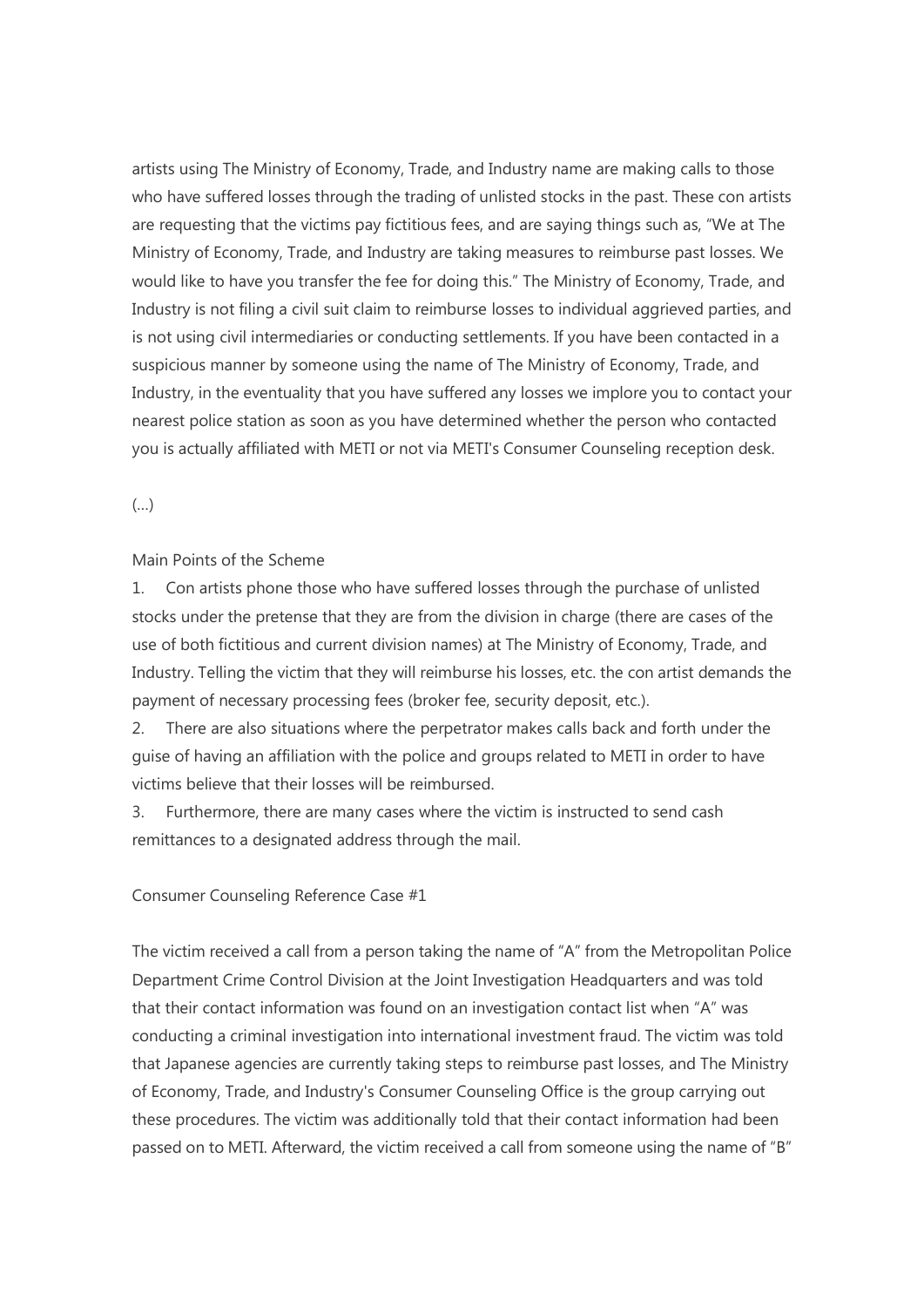at The Consumer Counseling Office within The Ministry of Economy, Trade, and Industry, and was told that their past losses will be reimbursed, but in order to do so, "B" wants to have the victim pay 15% as a fee. "B" then told the victim that the damages will be paid through the Consumer Protection Development Committee, and requested a 900,000 yen remittance. When the victim responded that it would be difficult to remit the requested amount, the victim was told that if he is a credit card holder and has a cell phone, "B" would like to have him send them. The victim then sent two credit cards, the sizable amount of 100,000 yen worth of precious metals, and 240,000 yen in cash to the "Consumer Protection Development Committee." On account of a second call stating that the victim needs to pay again because the amount remitted wasn't enough to pay the fee for collecting damages, the victim remitted an additional 490,000 yen. When it became the day the victim was told damages would be paid into his account and they hadn't been transferred, the victim called The Ministry of Economy, Trade, and Industry.

**[E30] Chris McCabe**

January 25, 2012

Warning: False Claims from Individuals Posing as METI Employees

Recently the Ministry of Economy, Trade and Industry (METI) has received an increasing number of consumer consultations regarding demands for cash payments from individuals posing as employees of METI or related institutions.

These individuals make telephone calls to consumers, who have incurred damages in past private equity transactions. They claim that the consumer must pay procedural expenses for damage repayments planning to be made to them by METI. These spurious "expenses" are actually malicious false claims.

METI does not file civil lawsuits on behalf of individual citizens seeking repayment of damages incurred, nor does it provide civil mediation or counsel.

If you receive suspicious contact from an individual claiming to be from METI, please report to METI's Consumer Consultation Line to verify the contact's legitimacy. Please also report to your local police station if the false claim happens to result in damages.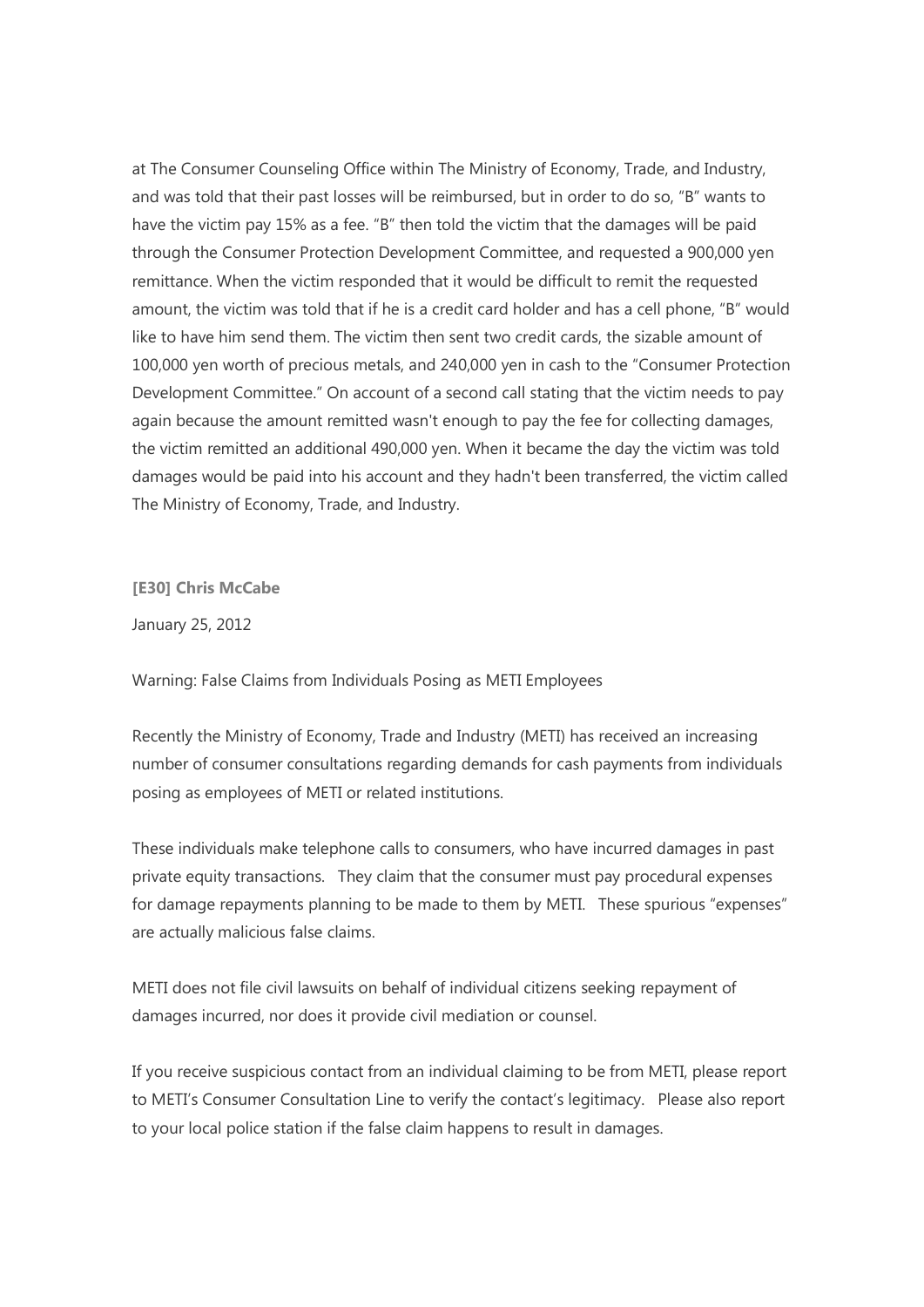# 1. Main Claim Patterns

① Individual claiming to belong to a METI department (both real and false department names used) makes telephone call to consumer who has incurred loss in private equity purchase. Individual claims that damage repayments will be made to consumer and demands payment of "expenses" (fees, guarantee money, etc.).

② In some cases prior to or after telephone call, another individual posing as police officer or METI employee convinces consumer that purported damage repayment is legitimate.

③ In many cases, individual orders cash payments sent by post to a designated address.

# 4. Example Consultations

# Case 1

Individual calls consumer by telephone claiming to be "Mr. A" of the National Police Agency Crime Control Department's Joint Investigation Office. Individual claims he is investigating overseas investment fraud and obtained consumer's contact information during investigation. Individual states that a national government agency is currently undertaking repayment of past damages incurred by consumer and that "METI's Consumer Consultation Office" is managing procedures. Individual states he has given consumer's contact information to METI.

Later, another individual calls by telephone claiming to be "Mr. B" of "METI's Consumer Consultation Office." Individual claims his office will make repayments for consumer's past damages and demands 900,000 yen (15% of purported repayment) as procedural fee. Consumer instructed to make payment to "METI's Consumer Protection and Awareness Association." Consumer states difficulty of remitting amount demanded but informed that required payment would be accepted by credit card or mobile telephone remittance. Consumer remits payment using two credit cards and mailing precious metals valuing 100,000 yen and cash valuing 240,000 yen. Thereafter, consumer again contacted by telephone and told that money remitted insufficient to complete purported damage repayments. Consumer then remits additional 490,000 yen.

Consumer calls METI when purported damage repayment not transferred to bank account on promised date.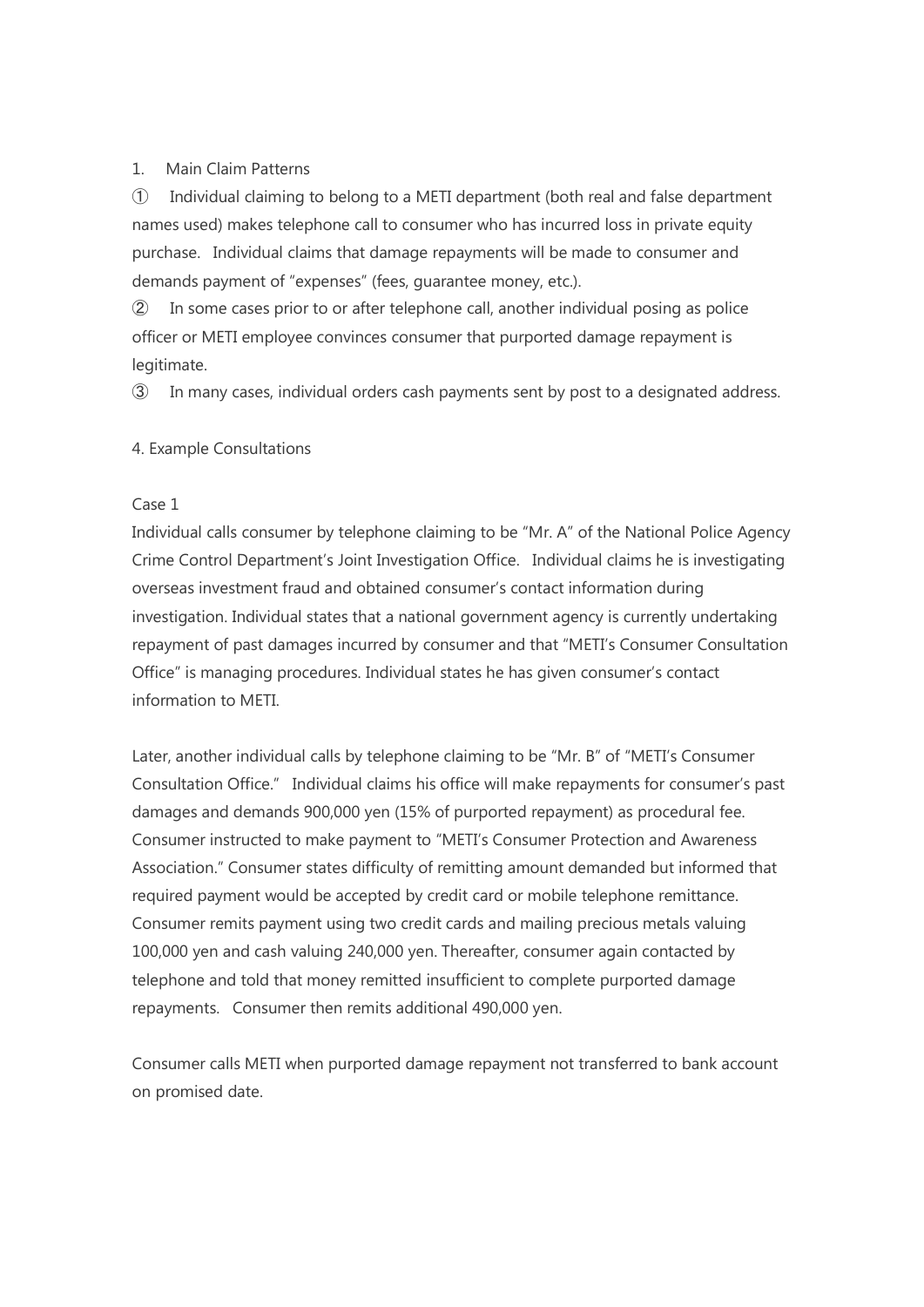# **Commentaries from the Judges**

Ruth [McCreery](http://jat.org/events/show/ninth_annual_jat_contest_for_new_and_aspiring_translators_commentaries_from#R) Ken [Wagner](http://jat.org/events/show/ninth_annual_jat_contest_for_new_and_aspiring_translators_commentaries_from#K) [James](http://jat.org/events/show/ninth_annual_jat_contest_for_new_and_aspiring_translators_commentaries_from#J) Davis

## **Ruth McCreery**

The translator's goal is to communicate the content of the original text to the intended reader accurately and in an appropriate manner. As one of the founders of JAT, Fred Uleman, has often said, achieving those goals requires reading a little, thinking a little, and writing a little--and, I would add, repeating that process until the result works.

The text the contest participants were asked to translate is a news release from a government ministry. It has two purposes: to warn of a growing type of fraud, in sufficient detail that potential victims can recognize the criminal intent and avoid being taken in, and to protect that ministry's reputation by stating that it has no connection with the perpetrators of the fraud. It also corrects any expectation that the ministry would act on behalf of individuals in recovering losses.

An obvious first step in understanding the text and how to translate it would be to explore fraud warnings on government websites in English-speaking nations. In fact, the website of the U.S. Federal Bureau of Investigation (FBI) provides quite helpful information on fraud [\(http://www.fbi.gov/scams-safety/fraud\)](http://www.fbi.gov/scams-safety/fraud), with descriptions of types of fraud and specific terminology (including the "advance fee scheme" addressed in the text to be translated). The clear, calm style employed there might also provide guidance. The translator should, however, bear in mind that the press release to be translated does have dual purposes.

The translator unfamiliar with the press release as a genre might also explore the extensive resources about writing effective press releases available on the Web. As many of those guides emphasize, the title is critical: it should be concise and highlight the key point in the press release, to attract the reader's attention.

While all the finalists' translations met the goal of communicating the content reasonably accurately and, in most cases, appropriately, most should have given more thought to the title. An overly long, confusing, or vague title will not grab the reader, whether a potential victim or a member of the press, and thus will reduce the press release's effectiveness.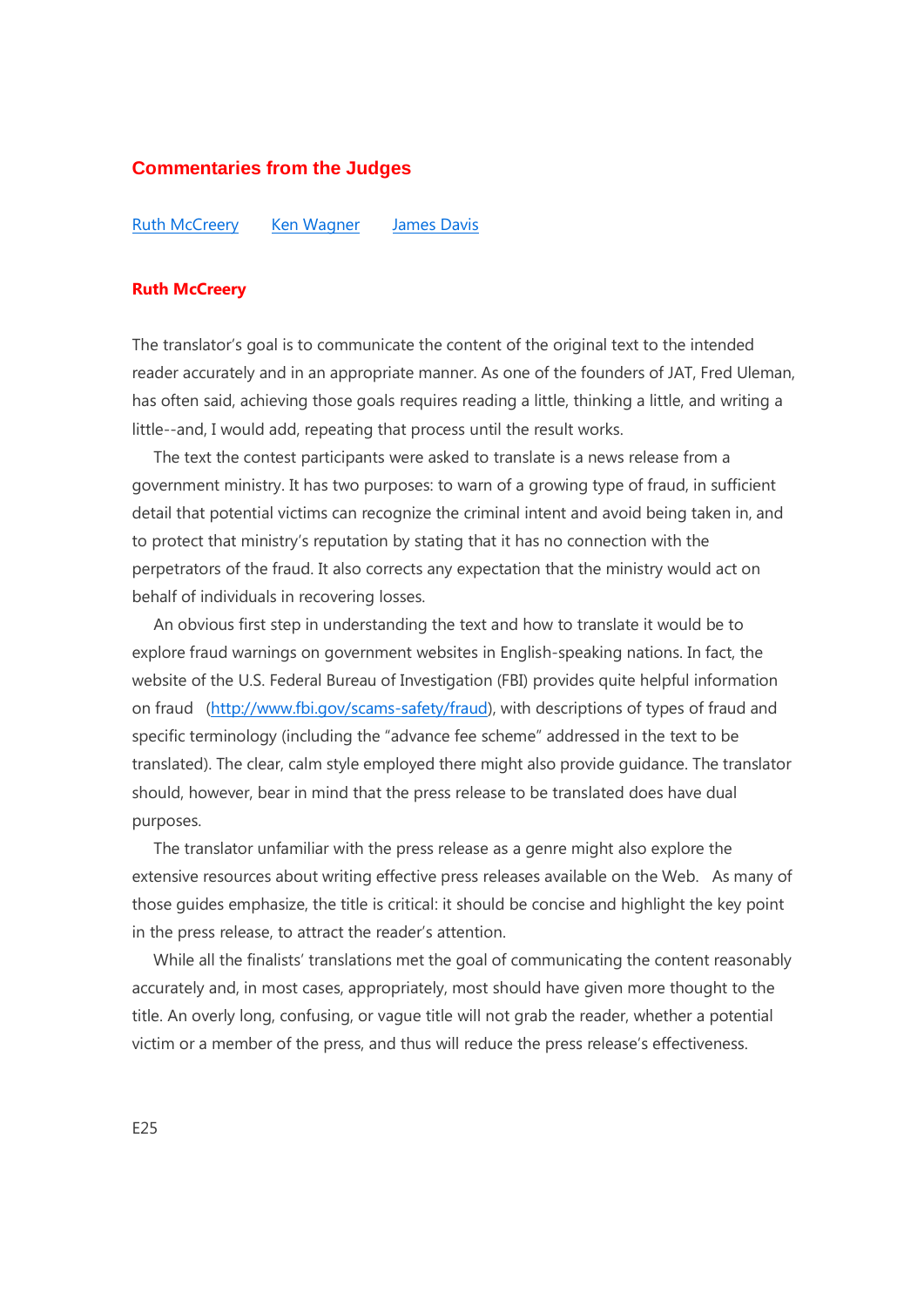This translation is reasonably readable and accurate. The title is, however, disappointing. "Scam" is too colloquial for a press release from a government ministry. On the other hand, the rule requiring that a name be stated in full before its abbreviation is used might be disregarded here in the interests of conciseness, given that METI is well known and is clearly identified in the letterhead and body of the press release. "False Claims for Money Misrepresenting the Ministry of Economy, Trade and Industry" is confusing at best. "Fraud Alert: Use of METI's Name in Advance Fee Fraud" might be a more effective title.

"Requests for money and other belongings," in the first paragraph, is weak; the perpetrators are demanding, not requesting, money. Moreover, "other valuables" might be a better choice than "other belongings" in rendering the "等" in "金銭等". (等 should, of course, often be worked around or ignored, but here, as the description of the fraud in Case 1 reveals, it does have substance.)

In the third paragraph, in METI's disclaimer of responsibility for helping individuals who have lost money, the translator has used "return" for "返還," a good choice. Other finalists used "repayment" or "refund," which could imply that METI owes the persons who have lost money, an inference that METI wants to discourage.

The choice of "Modus Operandi" for the description of the scheme is brilliant. Unfortunately, the description itself is muddled by referring to the target as both "the individual" and "they." "They inform the individual that they are entitled to repayment" would imply, as English, that "they," the perpretators, are entitled to repayment."

A similar confusion arises in the description of Case 1; since it is describing one case, the victim should not be referred to as "they" or "them."

## E38

The translator seems to have grasped the content, but the translation is awkwardly written. The title, while clear enough, is too wordy and, again, uses "requests" instead of "demands." "Consumer Inquiry Counter," in the first paragraph, is not a plausible title for a unit of METI. "Fraudulent request for money they have received that claim to originate from a department of the Ministry" is confusing; "fraudulent demands for money from persons claiming to represent METI" might be clearer. Moreover, in "malicious, fictious requests for money," the demands are indeed malicious, but very real. It is the costs that are fictitious.

In the third paragraph, METI is not stating that it "has not filed a civil action lawsuit aimed at refunding monies" but that it does not do so; moreover, the use of "refunding" skews the translation in a direction that the original is avoiding.

The use of "processing costs" for "費用" in the description of the fraud scheme is a good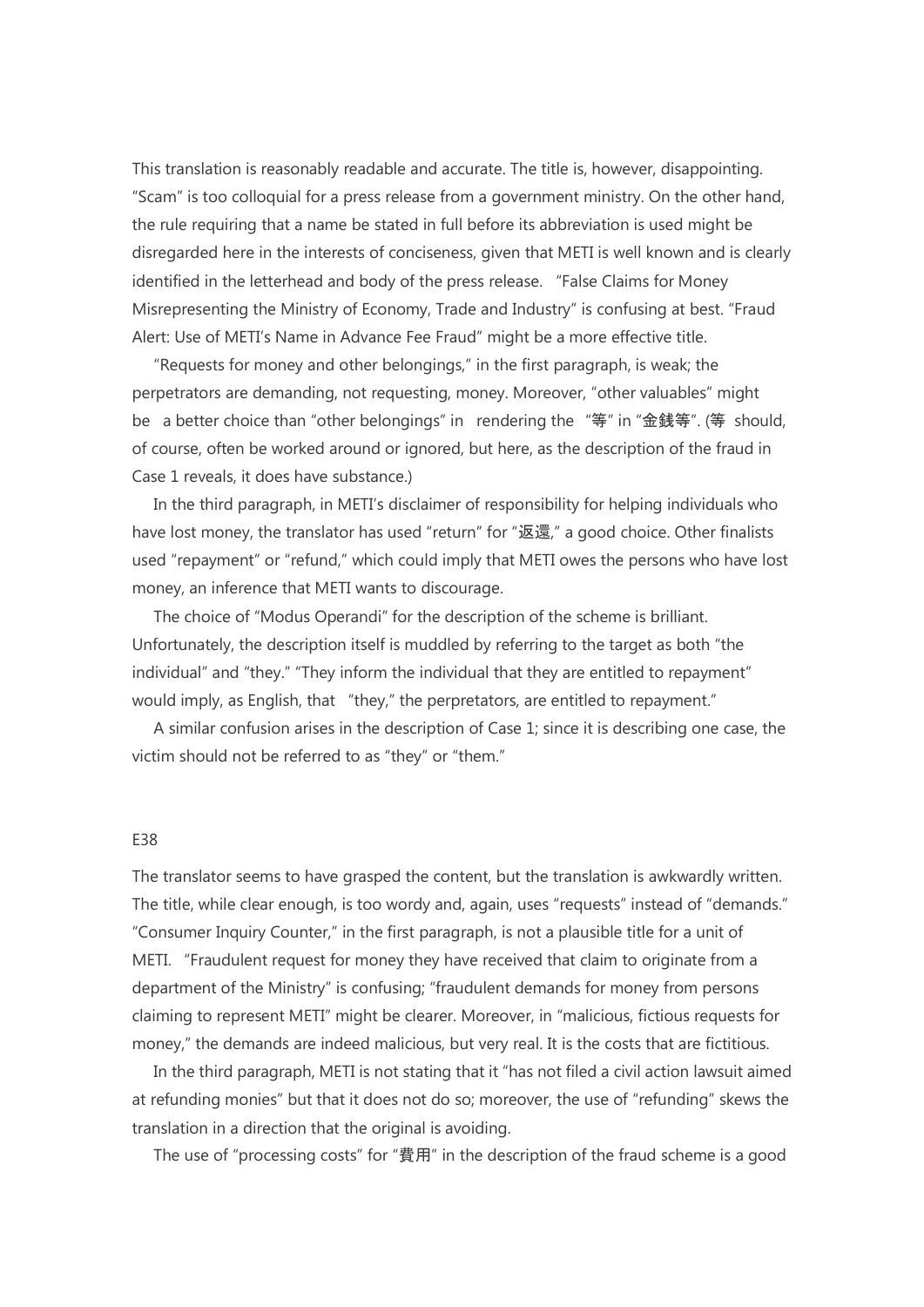solution. "Paying cash to a specific address through the Post Office" is, however, an odd phrasing that could be confused with a postal transfer; "Send cash by post to a designated address" would be clearer (since we can no longer use "mail" and assume it will be understand as anything but e-mail).

The use of female pronouns for the victim, in Case 1, is a pleasing attempt at inclusiveness, and, with the caller referred to by male pronouns, makes the narrative clear. The female-victim, male-perpretrator scenario, however, raises other issues that rewriting with "victim" and "caller" would avoid. The intrusion of "scammer" later in the narrative is jarring.

Many of the translators had difficulty with "90万円の送金を要求された。要求額の送金は 難しかった" in Case 1, apparently because of the question of voice. If the incident were recorded in the first person, as the victim described it to METI, we might expect, for example, "The caller demanded that I send 900,000 yen, but I said that would be hard for me to come up with." Here, staying with the third person narrative, "The caller demanded that the victim send 900,000 yen. When the victim said that would be hard to come up with . . ." would work.

## E2

The translation is reasonably accurate, but has some accuracy and stylistic problems, beginning with the title: the scheme in question is not a billing fraud. Nor, in the first paragraph, are the victims being "billed" by the perpretrators of the fraud. The use of "scam" and "scammer" adds a certain zip to the transaltion, but seems out of place in a document of this sort.

One disturbing error occurs in the third paragraph: "被害を受けた者" has been rendered as "victims who are owed damages" instead of "persons who have suffered losses." METI is in no way implying that such a claim for damages exists.

In the description of the modus operandi, the second point states that"The scammers will call again before or after the main call; if before the main call, it will not be "again." "To add validity to their claim" is misleading since "the claim," referred to in the first point, is "to be from a division of METI." Here caller is trying to add plausibility to the assertion that METI will help recover the money, not that the caller is associated with METI.

In Case 1, the translator's use of the first person in describing what happened is largely effective, although it could have been taken further in handling the demand for 900,000 yen. The name of the law enforcement agency mentioned should, however, have begun with "the Metropolitan Police Department," which does exist. "国の機関" is not "a Japanese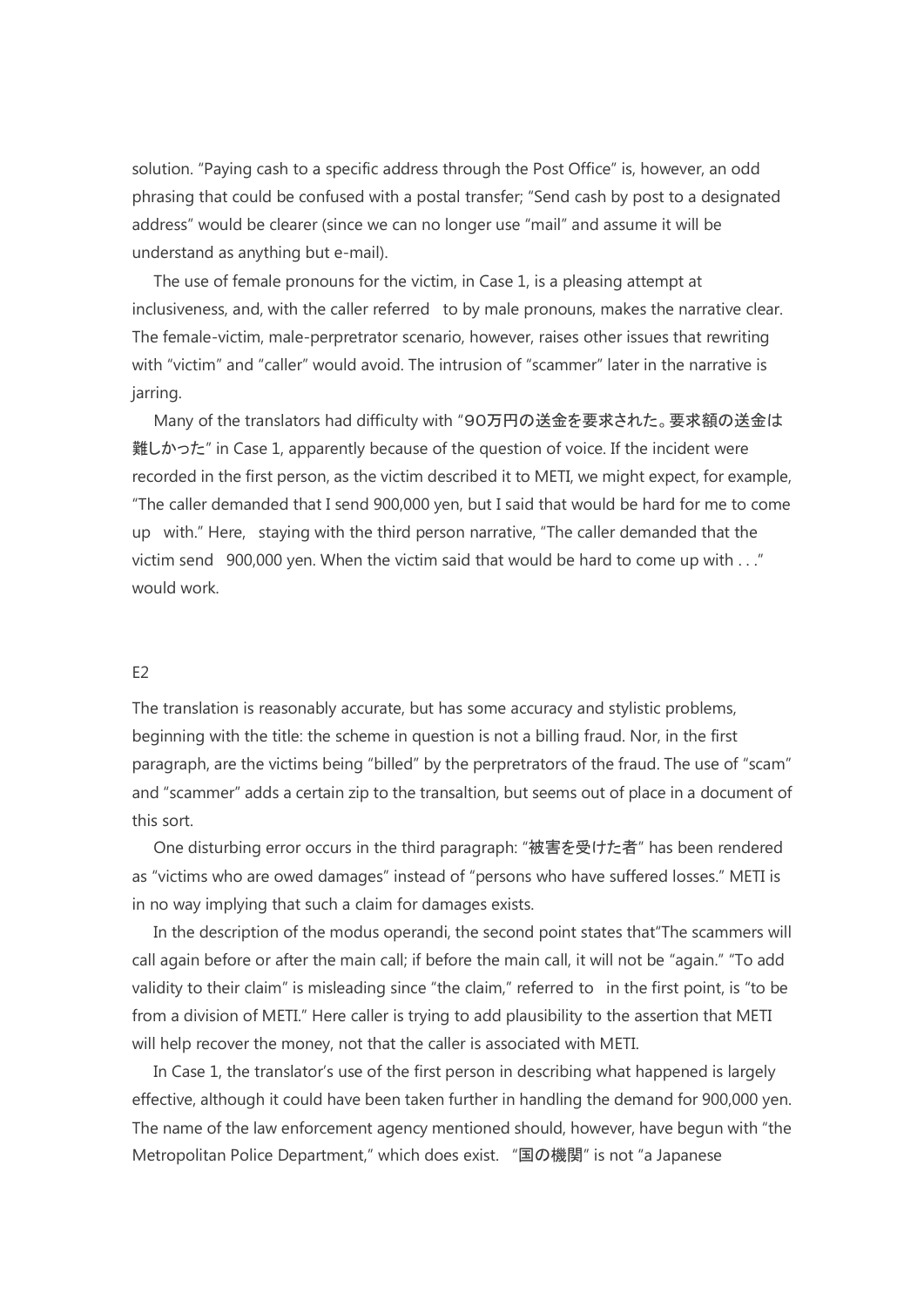institution" but a national government institution (from the context, understood to be a Japanese national government institution). Furthermore, "49万円を追加で送金した" has been translated as "So I transferred another 490,000 yen." While the choice of "transferred" could be correct in another context, here it is misleading, since a key feature of this fraud is its use of the post to send money. "Sent" should be used instead.

## $F10$

The title, while succinct, is open to the interpretation that the Ministry is carrying out the scam (a term that is also too informal for this context). The first paragraph beings with an awkward and incomplete translaton of the first sentence; use of the term "advance fee fraud" and rewriting to clarify that callers were demanding payment and claiming to be from METI or an affiliated institution would improve it. In the second paragraph, "bogus" is too informal. "At present" in the third paragraph is not in the original, and its introduction raises the possibility that METI might take such action in the future. "Your local law enforcement agency" seems an oddly wordy alternative to "your local police station."

The description of the modus operandi is inconsistent in style and includes some odd word choices, including the overly informal "bogus," "funds" for "費用," and the ackward "granting credibility to the 'restitutions'." The use of "etc." is always to be avoided; here "etc. . ." makes it even uglier. In the last sentence, "to a specified address" is omitted.

Consistently staying with more colloquial, narrative approach in Case 1, instead of switching at times to a stiff, "Consumer was told" style, would make it more readable. (The "送金は難しかった" sentence was well handled, in the more colloquial mode, as "The requested fees were steep.") Unfortunately, the translator wrote, "The consumer transferred an additonal ¥490,000," using "transferred" instead of "sent."

## E30

This translation is fairly accurate but has stylistic and content problems, starting with the title: METI "を名乗った" does not imply "posing as METI employees." The translator has apparently tried to make the translation as crisp as possible, in the process perhaps shaving off too much, but does not always write clearly. "They claim that the consumer must pay procedural expenses for damage repayments planning to be made to them by METI" is ackward at best: are the repayments themselves planning to be made? Similarly, in the third paragraph, "Please report to your local police station if the false claim happens to result in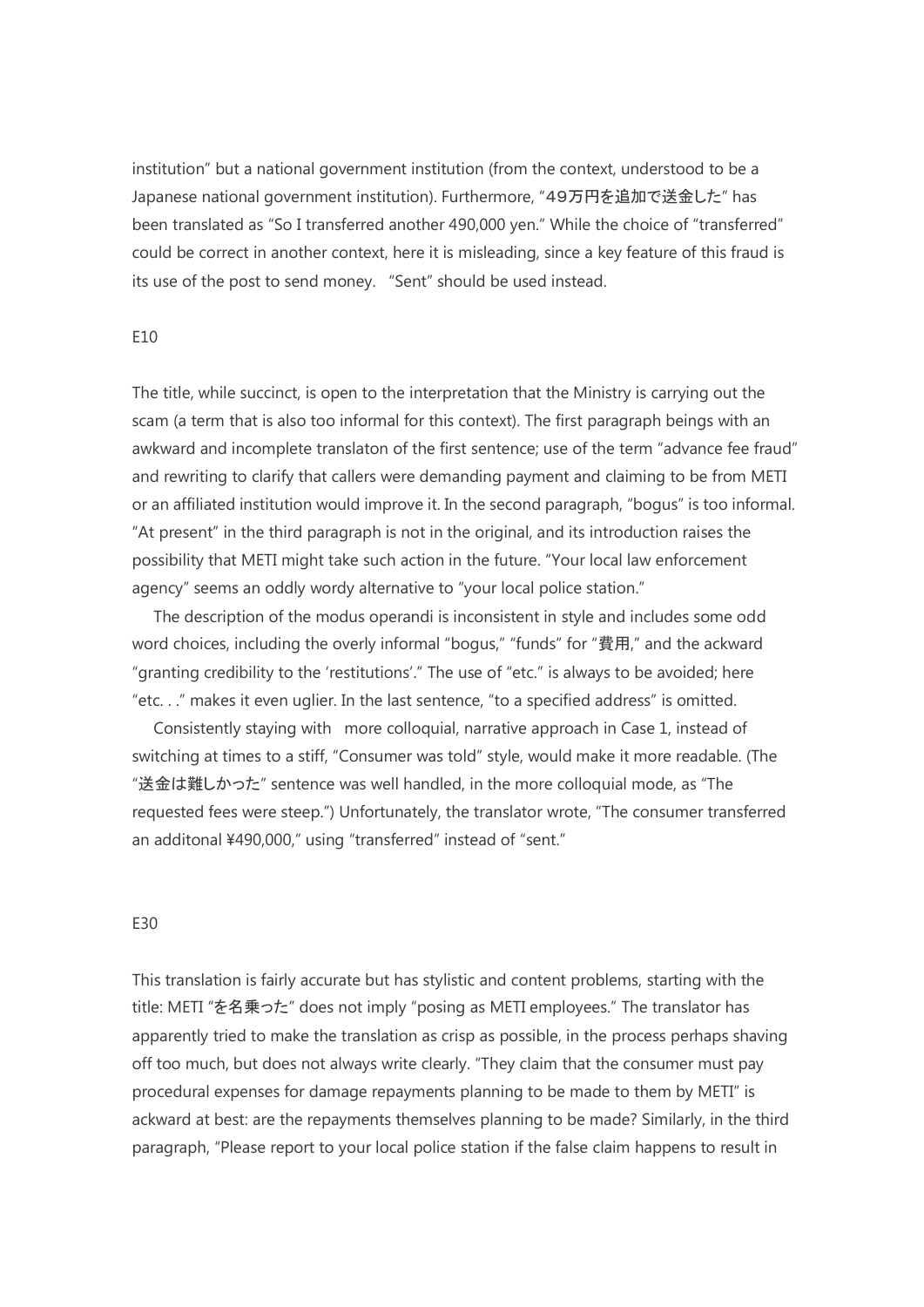damages" is unnatural English. One reports to a police station if, for example, ordered to do so. "If the claim happens to result in damages" seems to imply that the claim itself somehow causes damages. "If you happen to have been victimized by this fraud, please contact your local police station" would be much clearer.

The translator seems to have attempted a terse, "police blotter" description of the modus operandi that, unfortunately, does not add clarity. In the second point, the vital point that the person posing as a police officer or someone affiliated with METI (not a "METI employee") actually calls the victim has been cut, leaving it unclear how the victim was convinced to go along with the fraud.

The terse style of the description of Case 1, similarly, did not improve its clarity. Oddly, the translator wrote "calls by telephone," a wordy choice. The translator also mistranslated "クレジットカードや携帯電話を所有しているようであれば、送ってほしい"as "required payment would be accepted by credit card or mobile telephone remittance," which is succinct but very far from, to stay with the translator's style, "Consumer was asked to send credit cards or mobile phone, if consumer owned them." "相当" was also mistranslated as "valuing," as in "precious metals valuing 100,000 yen," a very unnatural usage.

## E17

The title of this translation was the first instance of the use of "advance fee fraud," the standard term for this fraud, in these translations. That title is, unfortunately, extremely long, if accurate. The first paragraph (which conflates the first three paragraphs of the original, to the detriment of clarity) is written in the first person plural, which seems out of place in a press release, and with an emotional intensity ("We implore you to contact . . . ") that the original lacks. Contrasting with that rather lofty, emotional style is the use of "con artist" for the perpretrator. The first sentence refers to "a party" who is both using METI's name and pretending to have a relationship with it; the Japanese states that the fraud involves either using the METI name or pretending to have a relationship with it; moreover, as we learn, more than one "party" is invovled. Similarly, the final sentence jumbles two statements: to check with METI if on the receiving end of a suspicious contact claiming to be from METI and, if taken in by the fraud, to report it to the police.

In the description of the modus operandi, the translator writes, in point two, "There are also situations where the perpetrator makes calls back and forth under the guise of having an affiliation with the police . . . " Probably because the translator has misunderstood 前後 as necessarily meaning "back and forth," the meaning of the entire sense is mangled.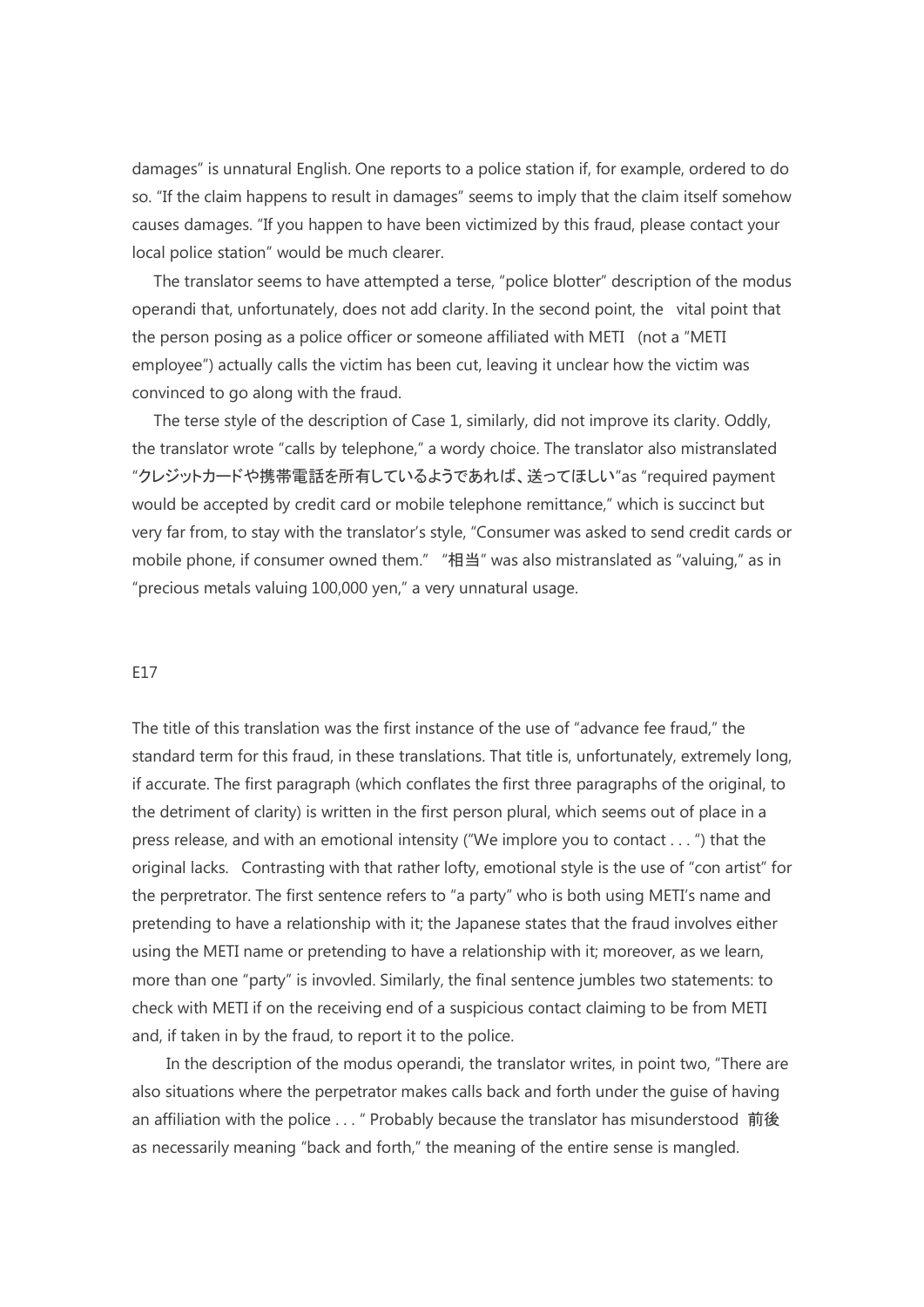In Case 1, the translator has dropped into the passive voice, making the description harder understand."The victim" is used, confusingly, with "their contact informaton" and "their losses," presumably to avoid a gender-specific pronoun. Here again, "国の機関" is not translated as "a national government agency" but a "Japanese agency." "相当" seems to have been interpreted as "sizable" as well as "worth."

The translator also repeatedly capitalizes "the" in the Ministry of Economy, Trade, and Industry within sentences and uses the regrettable "etc." Phrases such as "When it became the day" or "On account of a second call" further suggest that more attention to the "a little writing" part of the process is needed.

#### **Ken Wagner**

# **Introduction**

The text for the Japanese-to-English portion of the Ninth JAT Translation Contest was a news release from Japanese Ministry of Economy, Trade and Industry with information directed at consumers about a telephone scam (架空請求詐欺). This scam appears to have gotten very little coverage in the Japanese-language press and no coverage in the English-language press. The contestants therefore had to research other kinds of fraud to find models for their translations. The contestants also had to cast the translation in an appropriate manner for this type of press release, find the official names of two government agencies, make up some names for some fictitious organizations, and even translate some dialogue. The contestants were asked to do this according to a specific set of translation instructions that recreate the circumstances of an "order" from a real-world translation agency or client. The instructions stated that the client was from the US, implying that US English should be used.

 The object of the contest is to recognize new translators showing potential for further growth. All of this year's finalists demonstrated that they had either laid the foundations or made considerable progress in their development as commercial translators. The judges' commentaries concern the top six finalists in the contest. Even the sixth-place finisher turned in one of the best translations in the contest. I would like to thank the contestants for the carefully prepared translations that they submitted.

 When judging the contest, I first read each translation after not having seen the Japanese-language text for a couple of months to get the feel of the English ("artistic impression"). Then I compare the translations to the source text, looking for good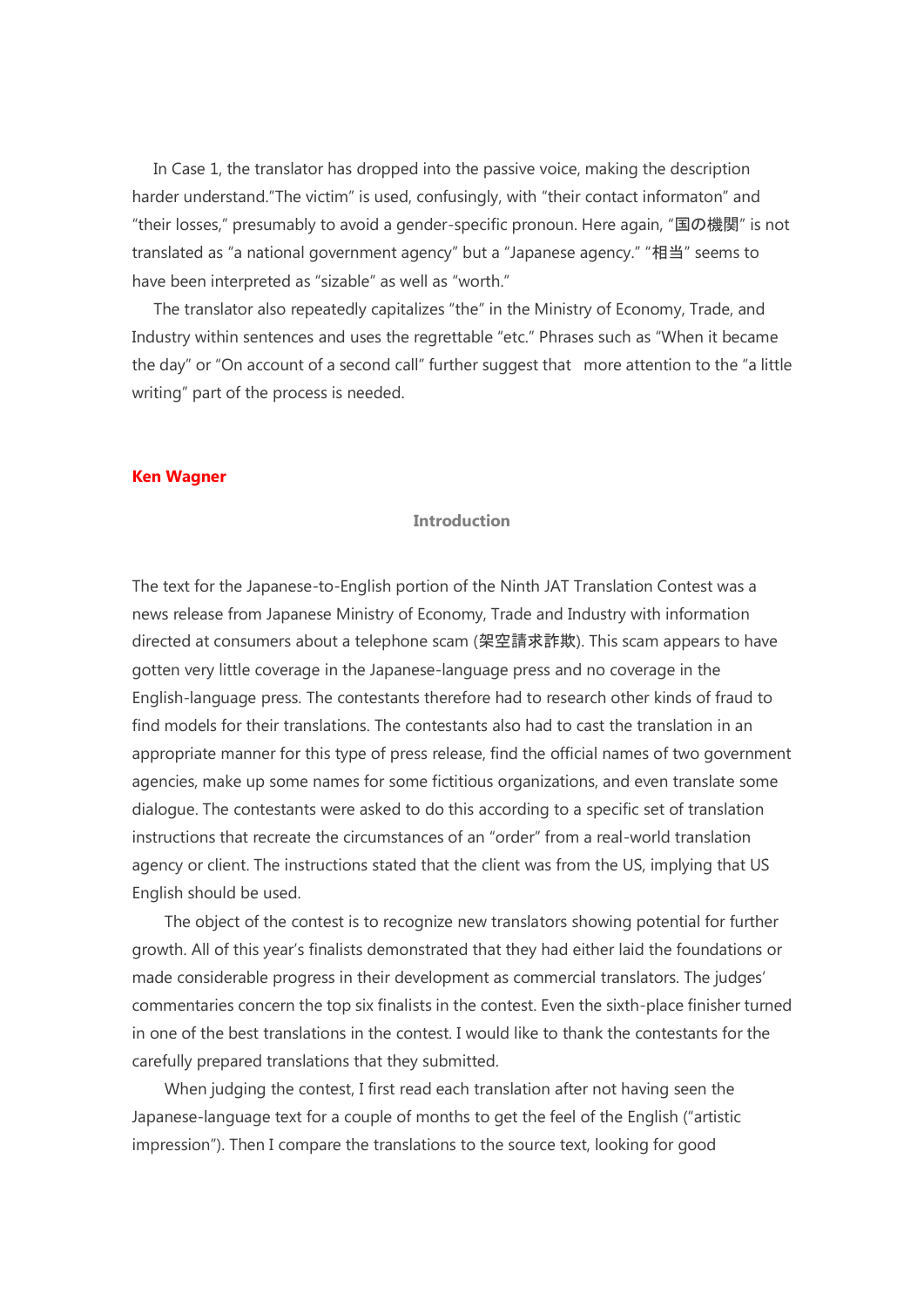translations and questionable choices or errors. The individual commentaries are in the order in which they placed in the contest. If a good or bad trait is mentioned about one translation, it might not be mentioned again later.

#### **E25**

E25definitely received the highest "artistic impression" score when reading the English translation without seeing the Japanese text for a couple of months. E25's translation struck me immediately as readable and natural sounding English. E25 also clearly received the highest cumulative score in rankings by the judges.

E25's translation was highly accurate and clearly written in well organized, natural sounding sentences. The boxed warning was written particularly clearly. E25 understood that inquiries were coming in (1st sentence), not that an office was receiving them. E25 retained the use of the second person in conversations between the con artist and the victim, remaining true to the text without sounding literal or translated. E25 made sparing use of words like "scammer" or "con artist," preferring terms like "someone" or "an individual" for missing sentence subjects, which seemed consistent with similar information on US law enforcement websites. E25 translated "手続き" as "processing," which is very natural way to achieve the "official" sound that a con artist is looking for. E25 also understood that the principal loss was loss of money and spoke in terms of people losing money and having it returned. E25 also correctly translated the two agencies with official English-language names besides the Ministry itself (the Tokyo Metropolitan Police Department and METI's Consumer Counseling Office) Victims had to "send" money, as people do in the US.

As some points to consider, E25 chose "false claims" for "架空請求," which generally seems to refer to claims against the government or an insurance company, etc. E25 used the verb and noun "(to) post" when the translation instructions clearly said the translation was for US use, although this has very little effect on the information conveyed. "Consultation Examples (For Reference)" for "相談事例(参考)" sounded translated from Japanese. Overall E25's translations of 名乗る weren't as American-sounding those of some other finalists, especially "false claims misrepresenting [METI]" (changes the meaning) and "an individual purported to belong to [METI]" (wrong tense also changes the meaning).

In the first paragraph of Case 1, E25 thought 国の機関 and 消費者相談室 were the same agency in the sentence: "現在、国の機関が過去の被害金を取り戻す手続きを行っており、経済 産業省の消費者相談室がその手続きを行っている." But understanding this sentence admittedly requires quite a feel for Japanese or the application of logic to the situation, and this error would probably not have affected the reader very much. For "過去のあなたの被害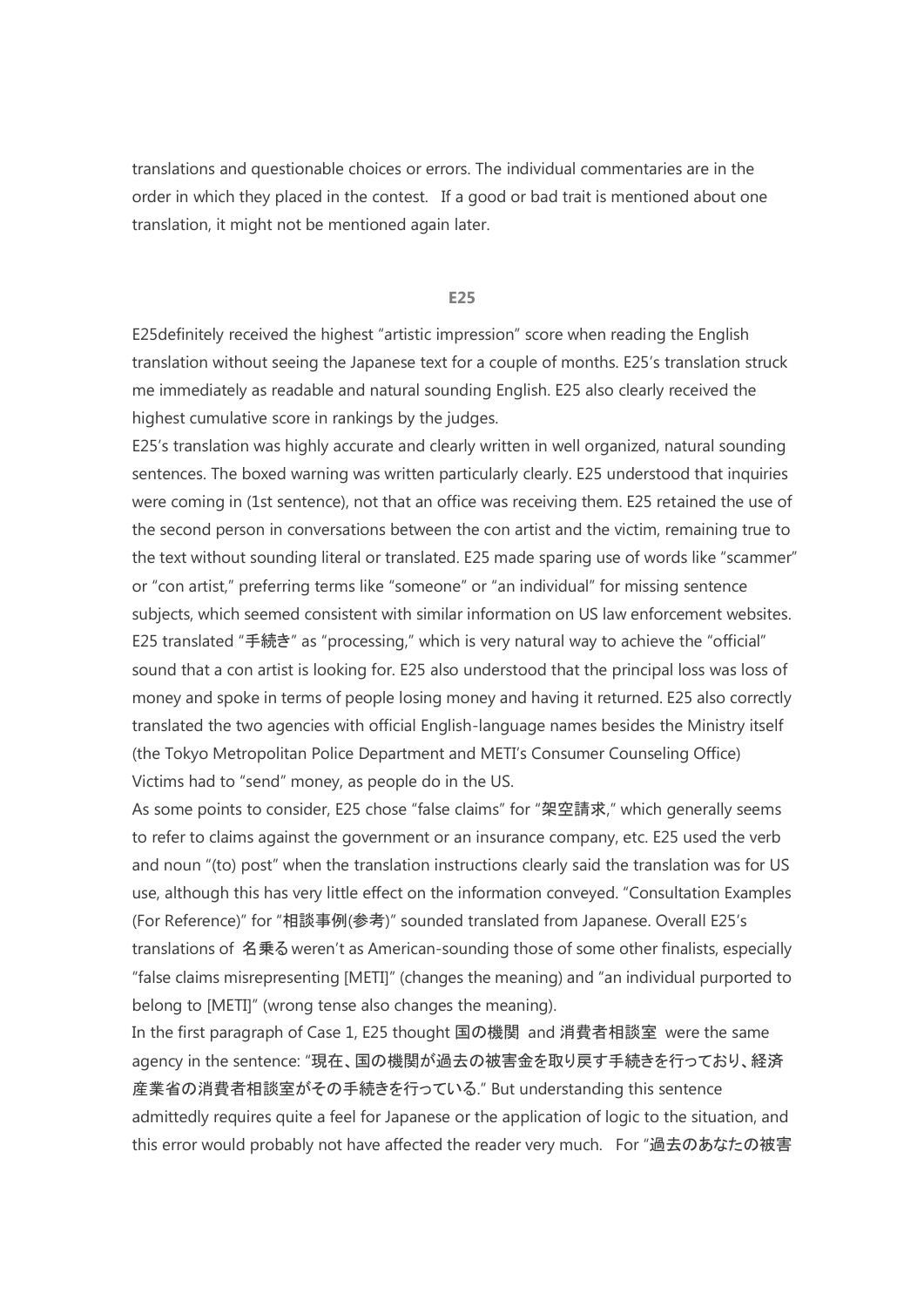金を取り戻す," E25 said METI's Consumer Counseling Office "will repay your losses," which the reader could perhaps interpret as the money was coming from the government, rather than through it.

Ultimately, though, E25 convinced the judges that he or she had excellent potential for further development as a translator. E25's English prose was pleasant and natural. E25 added the mortar that holds the bricks together. In the boxed warning section of the news release, "METI is warning the public of a recent increase in…" and "The public should be aware that METI does not…" to give the text a smooth feel. Excessive additions can be risky, but this was the warning section of the news release, and these additions were evidence of an effort to make the translation pleasant for the reader. With all of the positive features of this translation taken together, the judges felt that E25 showed the greatest potential for growth as a commercial translator, based on the performance on the contest passage.

#### **E38**

E38's translation was very pleasant to read and came in second in my purely subjective "artistic impression" score when reading the translation after not seeing the source text for a couple of months. E38 skillfully skirted the issue of an accepted published English name for this scam by just describing "架空請求書" as "fraudulent requests for money," since this particular set of incidents does not seem to have been described in English anywhere. The translation featured many of clear, natural sounding statements. E38 did a good job with the paragraph-long sentence in paragraph 2 of the boxed warning, including dispensing with the "nado" as "one frequent claim that scammers make…."

In the second, "Modes of Operation" section, E38 called the perpetrator "a person" and "the caller" and called the victim "the target," which is consistent with how US law enforcement websites describe the MO of a scam. E32 also used the active verb "the person receives a call" and the enticing and official sounding "processing" for "手続き." Although Japan is the land of furikomi, speakers of US English generally send money, an expression E38 frequently used in the example of a case of this type of fraud.

Unfortunately, E38 did not transfer the sense of the original in a couple of ways that may have affected the reader. One was that METI "has not filed a civil action" for "民事訴訟の提起 ... を行うことはありません." This suggests that METI may file lawsuits when, in fact, they are stating that they do not. E38 also mistranslated the "official" English name of METI's Consumer Counseling Office, which might have led the reader in the wrong direction. Although E38 generally made good choices for translations of "名乗る" (purporting, claiming to be, calling [oneself]), E38 did use "a phone call professing to come from [METI]" and "an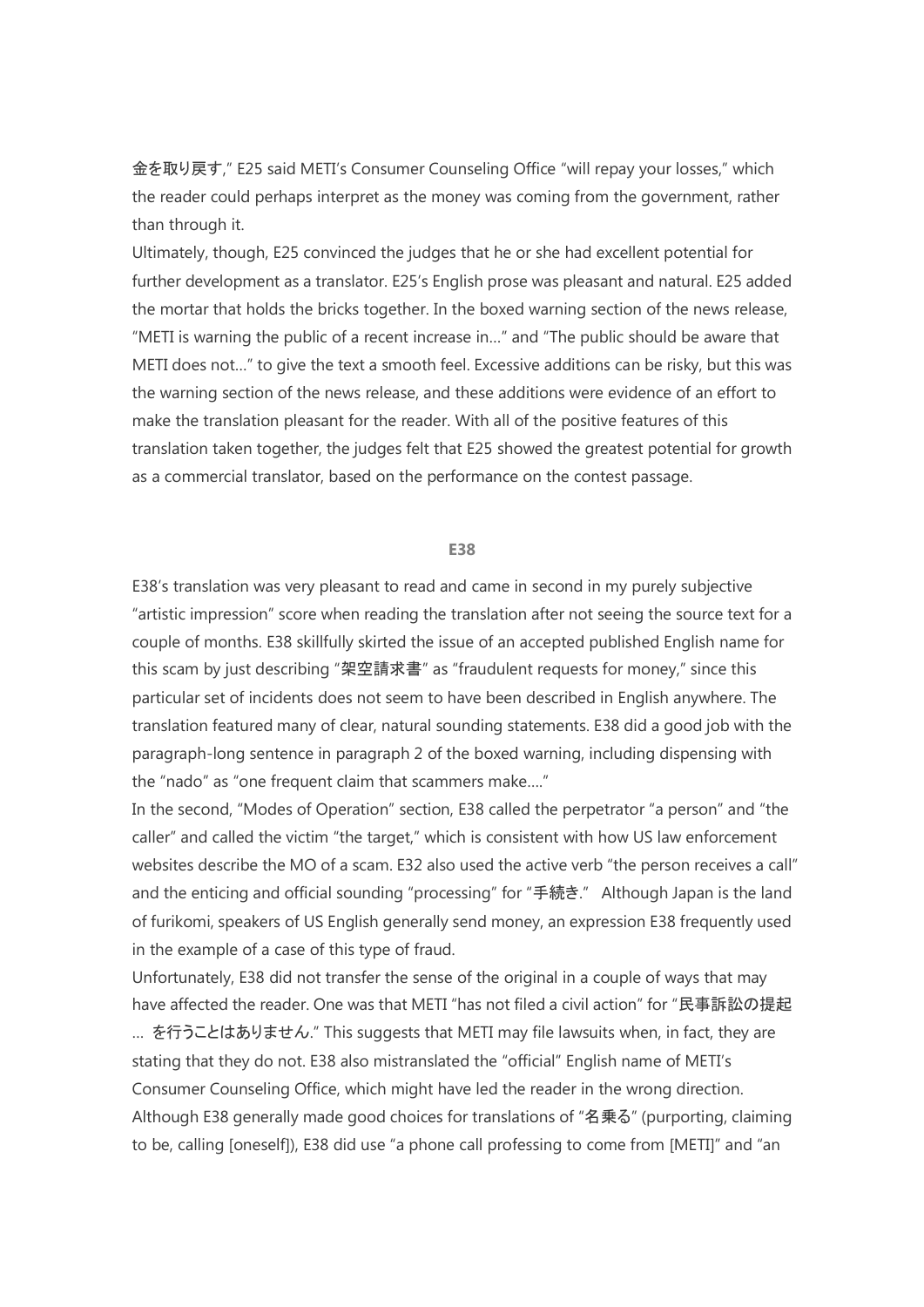alleged member of the [police]," terms that don't fit here. In the exercise in creativity making up a name for 消費者保全育成協議会, "Council for Consumer Conservation and Cultivation" sounded unnatural and like it was translated from an Asian language.

But overall, with pleasant English and only a couple of errors that would have affected the reader's understanding of the text, E38 also showed substantial potential for growth as a commercial translator in the translation of the contest passage.

# **E2**

E2 did several things to make the translation pleasant to read so that it came in a close third in for "artistic impression" when reading the translation after not seeing the source text for a couple of months. For example, E2 took a non-literal approach to the second paragraph of the boxed warning, editing out "悪質な架空請求事案," while still conveying the sense that the scam was insidious. This phrase remained awkward in most other versions of the translation. E2 evocatively described the execution of the scam in Case 1 where he or she used the distinctly English-language turn of phrase "a Mr. A" and "a Mr. B" for "[A,B] と名乗 る人物"名乗る." E2 used much of the good terminology used by E25 and E38 (e.g., processing (fees); lose, recover, send money; impersonate). There were very few errors that would have significantly misled the reader in E2's translation. The reader almost always knew who was doing what to whom.

Of the errors that were present, the one misleading error was not finding the official name of METI's Consumer Counseling Office. In the opening sentence, E2 said "reports to its Consumer Inquiries Center [are increasing] when the office receiving the reports isn't named in the text. This changes the sense of the Japanese, but has only moderate affect on the reader.

E2 flipped the hierarchy of "国の機関" and"消費者相談室," in a sentence that proved generally hard to understand, but this was not significantly misleading to the reader. Most of the problems affected readability. Although US law enforcement websites use "scammer" and "con artist," the almost constant use of "scammer" for subject-less verbs was annoying. A ministry of the Japanese government probably wouldn't call "国の機関" a "Japanese institution," and "institution" wasn't the best word choice here. Also, unfortunately, E2 told the story of Case 1 in the victim's voice, when it seemed to be in the voice of the reporting or summarizing officer. However, this wasn't overly misleading to the reader either. E2's translation was extremely accurate and pleasant to read. Any of the negative features can be overcome with more reading of Japanese and practice at self-editing. I found something very likable about this translation when reading it for the first time. E25 certainly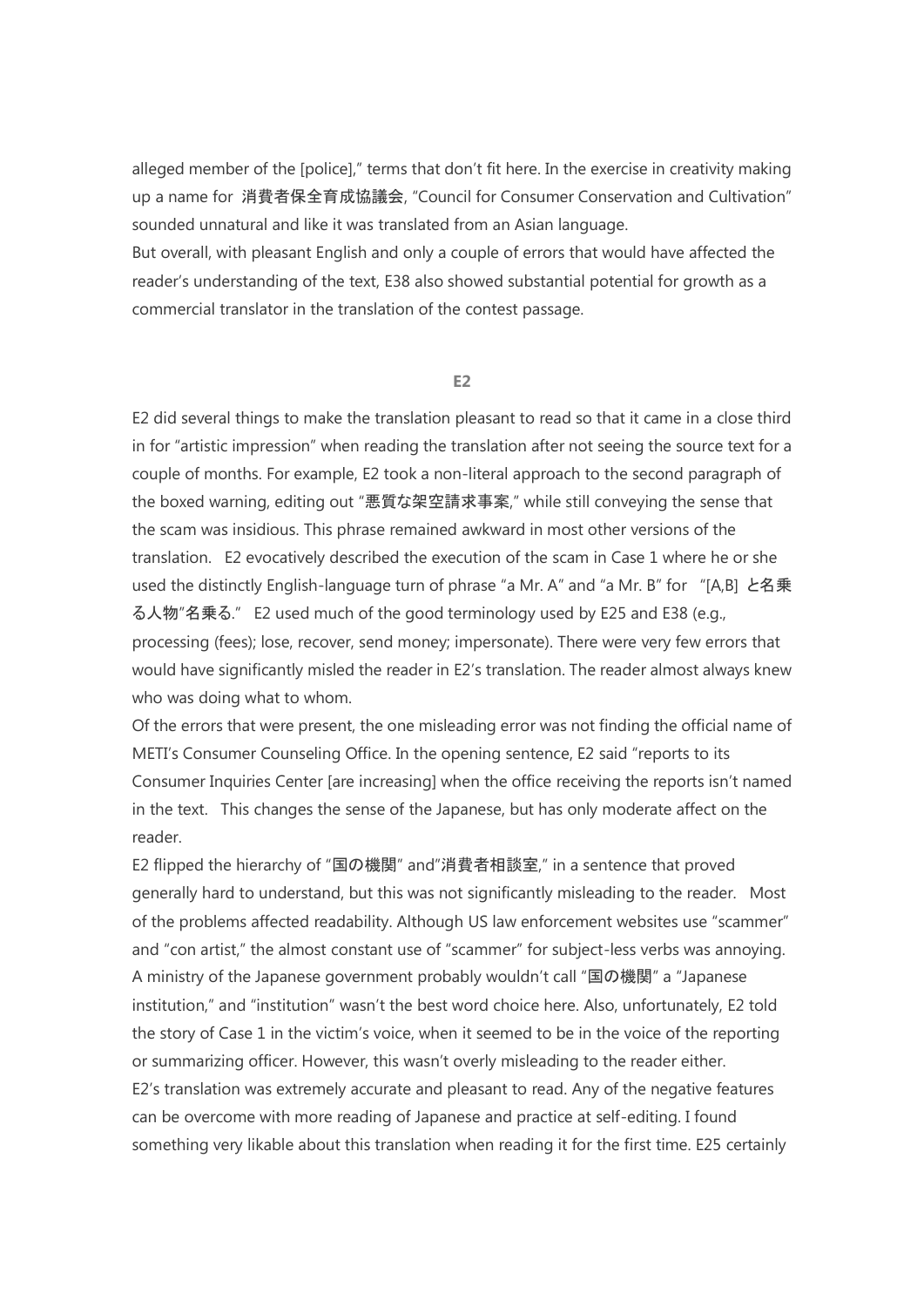has potential for continued growth as a commercial translator based on his or her performance on the contest passage.

#### **E10**

E10 was not far behind E2 for readability when the translation was read after not having seen the Japanese text for a couple of months. The translation was accurate overall; the reader knew who was doing what to whom. E2 liberally rearranged and paraphrased the boxed warning for readability, but taking elements from different paragraphs violated the translation instructions to retain the original paragraph structure. The translation instructions are essentially what the customer is asking you to do, and the customer is always right, with very few exceptions. In addition to many of the good translation choices made by the above candidates, good translations included "bogus 'fees'" for "ありもしない 「費用」," dispensing with "仲介・あっせん" as simply "mediation", and the English-sounding "Council for Consumer Protection" for the fictitious association "消費者保全育成協議会" (although this might not completely capture the hyperbolic feel of the original). A notable turn of phrase was the natural and appropriate translation of "How the Scam Works" for "主 な手口."

Some things to consider are that E2 translated the first sentence of the boxed warning as the "consumer consultation service" seeing an increase in inquiries rather than there being simply "an increase in inquiries." "下記参照" was omitted. Neither of these items is that misleading to the reader, however. More misleading to the reader was the translation of "at present METI is not taking any civil action" versus the fact that METI does not take civil action on behalf of consumers. Also potentially misleading was the close but not exact translation of METI's "Consumer Counseling Office" as "Consumer Consultation Office". In the "How the Scam Works" section, "未公開株等の購入で損害を受けた" was omitted, perhaps as a conscious choice because that information is given in the boxed warning. But maybe that section should contain all of the information given and be able to stand alone. E10's use of the word "restitution" (a making good of or giving an equivalent for some injury) did not sound as good as "recovering" or "returning" money" to me because in most cases, victims would simply be getting their money back (purportedly). E10 used an abbreviated semi-"police blotter" style in Case 1: "consumer received a call" and "consumer was told." It's curious that two finalists used this style, but the judges did not find any precedent for it in existing English-language consumer information and news releases and considered it inappropriate for a news release. I hope the judges did not miss something. Many things like following translation instructions, editing choices, and use of a specific style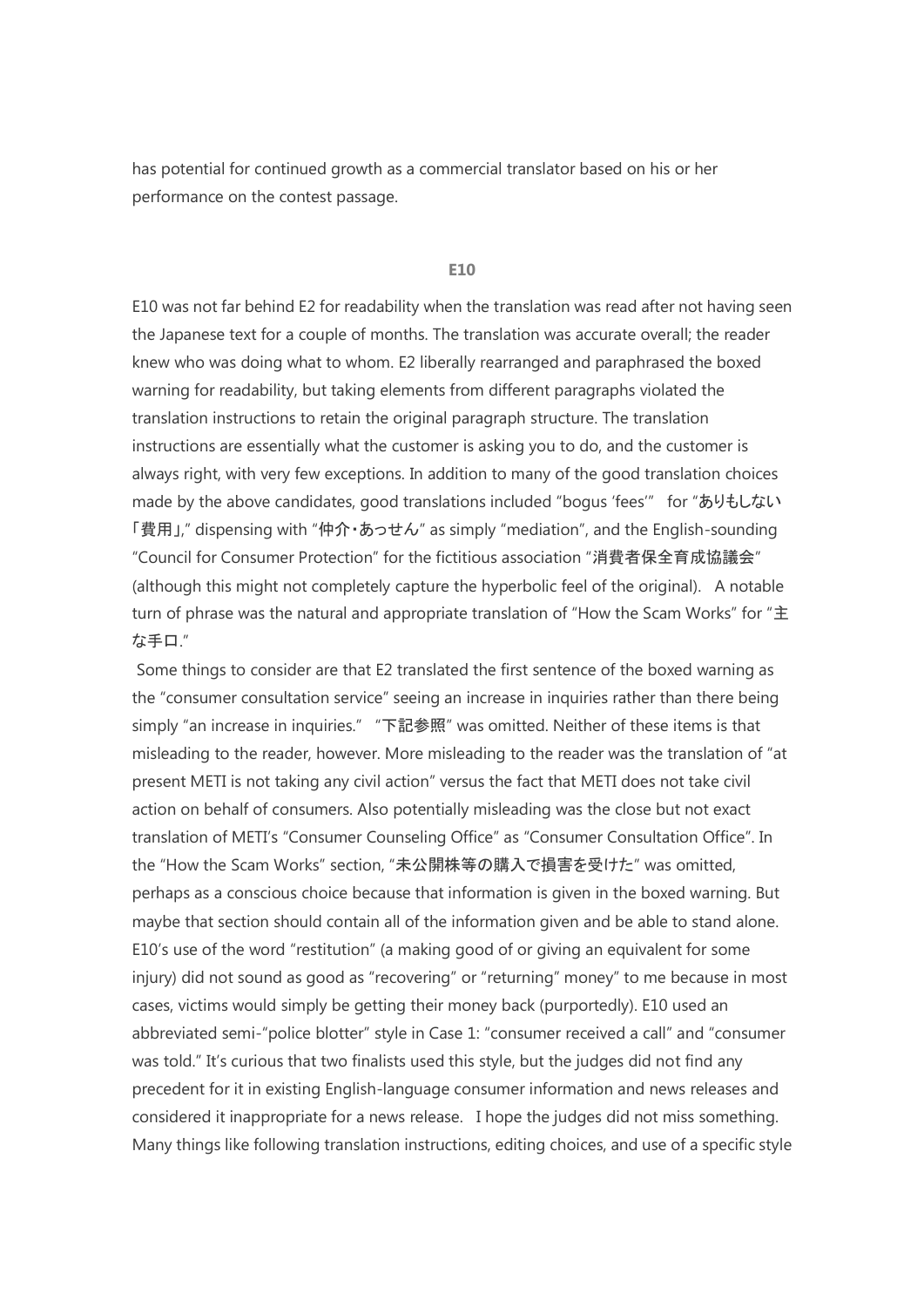can be changed easily, and with a low number of significantly misleading errors, E10 has good foundation for future growth as a commercial translator, based on the performance on the test passage.

### **E17**

E17 used great care to produce a readable and appropriate translation and was the only finalist to use the term "advance-fee fraud," perhaps the most accurate category for this fraud. E17 appeared to have done research and apply the logic of the subject matter discipline to help interpret the text. E17 also conveyed the relationship of 国の機関 and 消費 者相談室 in Case 1 correctly. Generally speaking, the reader would have understood the main ideas of the news release.

Unfortunately the translation was a bit wordy for a news release. Rather than recasting the text into the form of a crisp English-language news release, E17 faithfully translated every Japanese structure in the original into some form of natural-sounding English. The use of the phrase "we implore you" in the last paragraph of the boxed warning underscored the fact that the English was in the wrong register. There were also a several minor instances in which the sense of the Japanese was not transferred. E17's translation did not convey the following meanings: In the first sentence of the boxed warning, the number of inquiries is simply increasing. In the third paragraph, if contacted by someone suspicious, contact METI; if victimized, contact police. In the second paragraph of the MO, the perpetrator makes a call before or after the main call and claims to be the police or a group affiliated with METI. In an understandable attempt to spice up the translation, E17 ended up not following the translation instructions to retain the original paragraph structure in the boxed warning and in Case 1. In addition, the second person wasn't retained in Case 1.

Unfortunately, commercial translation is usually not high art. Somebody usually has to proofread the translation. When elements from different paragraphs text are rearranged, it makes the proofreader's job that much harder. Also, clients may have their own reasons for wanting things to remain in the same order, especially when a text is used as evidence in court. On the other hand, it may be appropriate to basically recreate the document for certain localization or PR jobs. But in this case, the translation instructions (i.e., the fictitious client) asked for the paragraph structure to be retained.

However, by correctly transferring of the meaning of the vast majority of the text, applying good translation techniques (e.g., research and proofreading), and taking care to produce readable English, E17 also demonstrated that he or she has laid the foundation for future growth as a commercial translator, based on the performance on the test passage.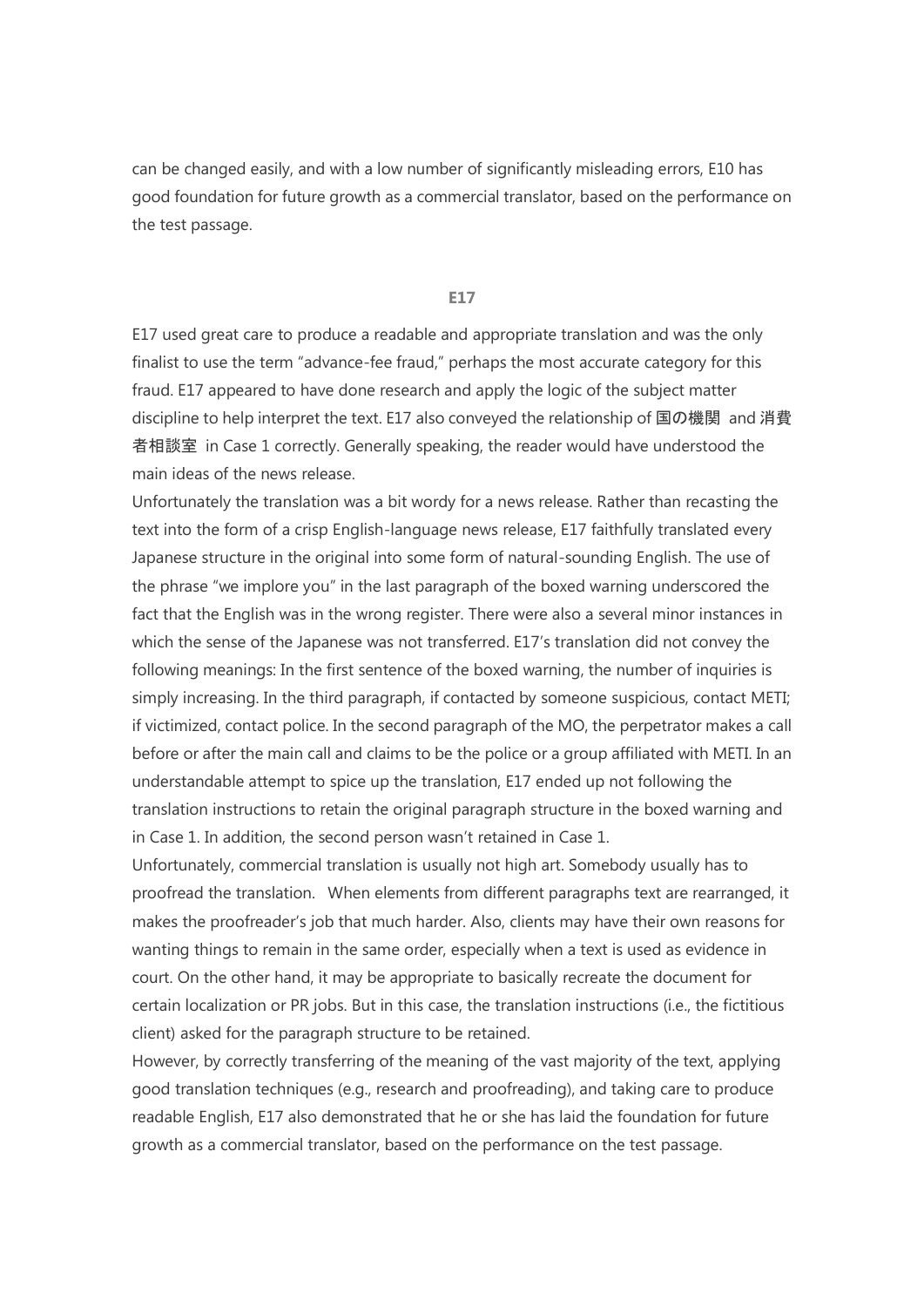E30's translation of the boxed warning and MO was written in crisp English and was very readable. E30 used short, declarative statements for the most part. E30 translated "名乗る" into natural English ("posing as," "claiming to be from"). Victims "incurred" loss. E30 also conveyed the relationship of 国の機関 and 消費者相談室 in Case 1 correctly. E30's "Consumer Protection and Awareness Association" was perhaps the most natural translation to capture all of the elements of the fictitious 消費者保全育成協議会.

However, some things that might be considered are, to begin with, the fact that there were a few omissions. "(記参照)" in the first paragraph and "部局" in last paragraph of the boxed warning were perhaps omitted for editing purposes. "Send more money," at the end of Case 1 was omitted, and it is a crucial plot point in the narrative. Although Case 1 was written clearly enough, E30 chose to use the abbreviated "police blotter" style in this section. The judges could find no instances of law enforcement consumer information or news releases written in this style. Hopefully, the judges didn't overlook something. In addition, unfortunately, E30 didn't transfer the sense of the additional payment portion of Case 1. E30 said that the victims paid by credit card and cell phone, rather than sending the perpetrators credit cards and a cell phone. The fact that the criminals were willing to take unwieldy loot like credit cards and cells phones that require more committing more crimes to convert to cash could potentially be very important to the client.

E30 wrote in a clear manner and conveyed the meaning of the greater part of the text. Like E17, E30 also demonstrated that he or she has laid the foundation for future growth as a commercial translator, based on the performance on the test passage.

## **James Davis**

## **General Comments:**

The two primary goals for any translator are to convey the content of a document accurately and to express that content using the appropriate style, register and tone. This year's Japanese-into-English contest passage is a press release that was issued by a Japanese government ministry. The document was designed for two purposes: to inform the general public about a particular type of fraud and to protect the reputation of that particular government ministry. One important step when translating any document is to thoroughly understand the content of that document. An equally important step is to determine how such a document should read in the target language. Background reading and research are often essential when working in a new field.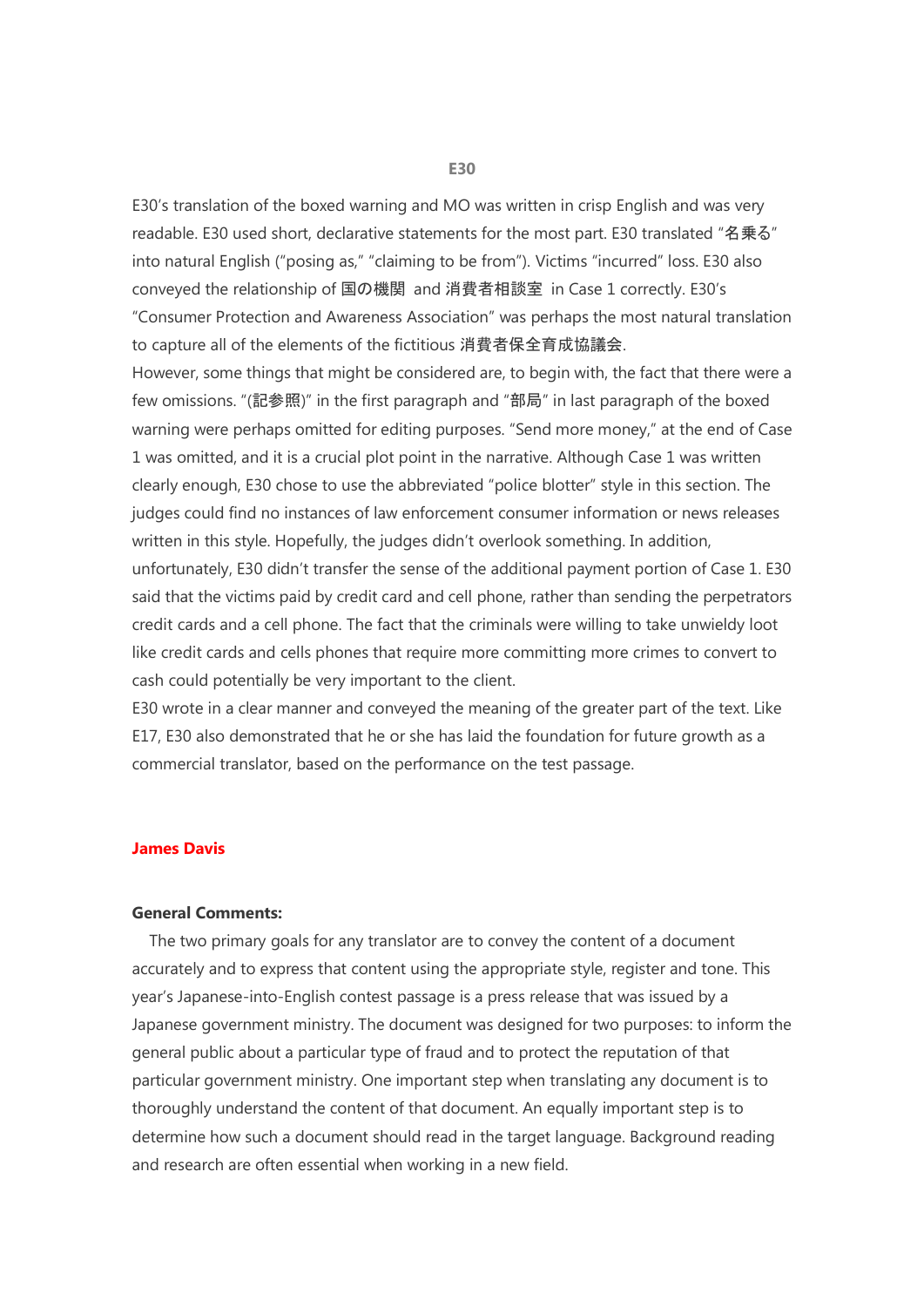In this case the most logical place to find background information and a document that could serve as a model for the translation would be the website of the Federal Bureau of Investigation (FBI). In fact, the FBI website [\(http://www.fbi.gov/scams-safety/fraud\)](http://www.fbi.gov/scams-safety/fraud) satisfies several needs. Not only does this website provide a quick summary of the type of fraud described in the source document, it also provides several key terms (such as "advance fee scheme") that would be applicable to this translation, and it serves as a guide for the style, register and tone that should be employed in the translation. Searching the Internet for phrases such as "advance fee scheme" or "advance fee fraud" will yield other websites that provide further background and additional examples of terminology and phrases that are relevant to the translation.

All of the finalists produced translations that met the goals—in terms of understanding the content and appropriately expressing that content—in certain ways. Some people met the goals to a greater degree than did others. When evaluating individual translations I gave the highest priority to an accurate rendering of content, second priority to the use of appropriate language for expressing that content, and third priority to the overall integrity and readability of the translation. Comments for each of the six finalists follow.

#### **E2**

The translator did a reasonably good job of conveying the intended meaning. However, several omissions and misrepresentations reduce the value of this translation. Generally speaking, in a document of this type it would be better to refer to "fraud" and "perpetrators," rather than "scam" and "scammers." (The latter terms are too colloquial.) The term "billing fraud" is not completely accurate. That term actually refers to fraudulent billing for services that were never rendered. "Medicare billing fraud," "hospital billing fraud," "insurance billing fraud" or "attorney billing fraud" are serious problems, but the problem described here does not fit into the category of "billing fraud." It would be better to refer to "advance fee fraud" or "demands for money." Also, including some reference to a "warning" or an "alert" in the title would allow the translation to better suit the original purpose of the document.

In the description of Case 1 the source document indicates that there are three distinct portions (警視庁 + 犯罪取締課 + 合同捜査本部) in the name of the fictitious law enforcement agency. For the first portion the translation simply refers to "the Police Department." The 警視庁 is a real organization. According to its own website the 警視庁 is actually "the Metropolitan Police Department" in Tokyo. In the translation the second and third portions have been combined, and the 合同 aspect of the third portion has been omitted. One possible translation for the complete name would be "the Investigative Joint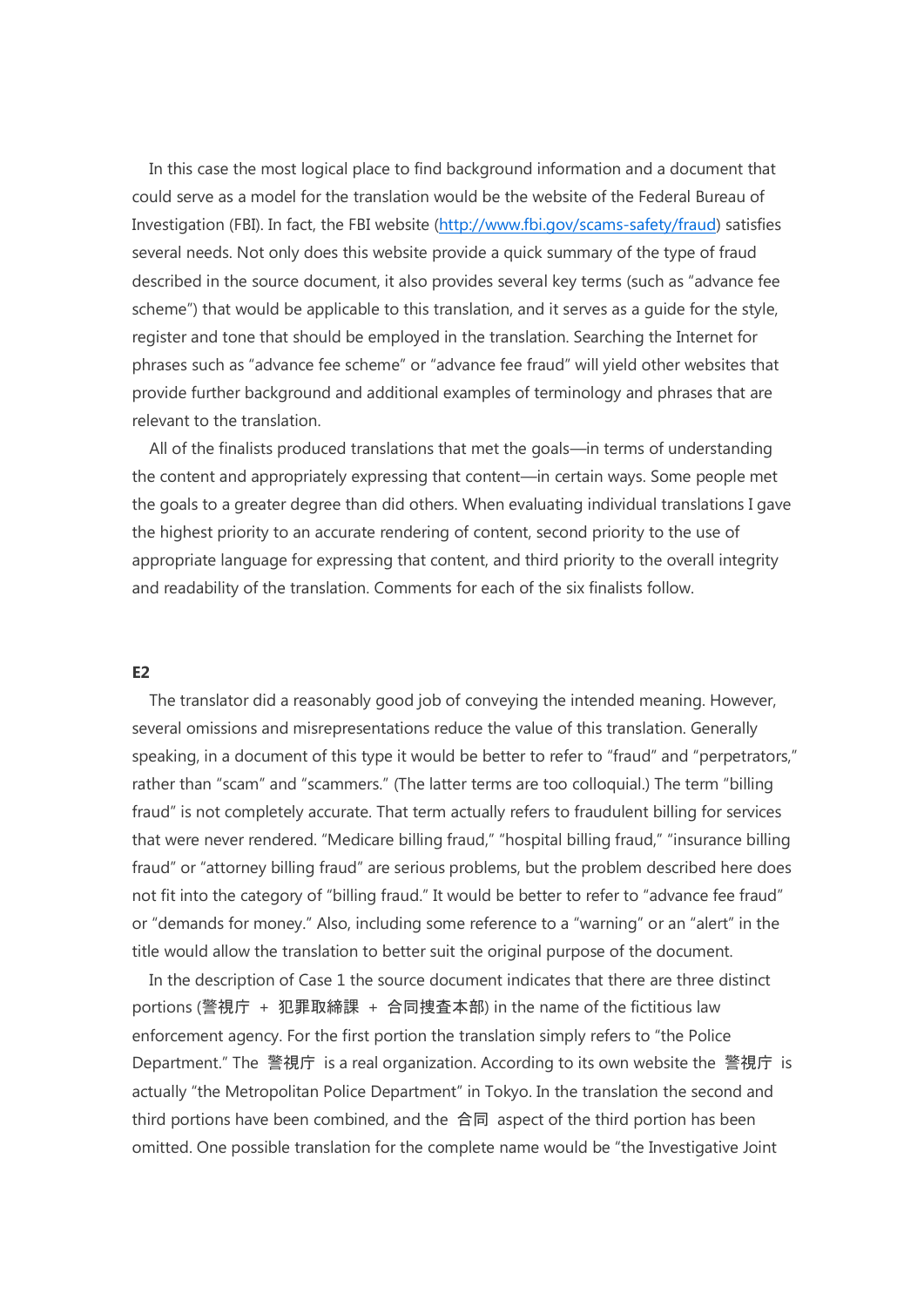Task Force in the Criminal Investigation Section of the Metropolitan Police Department." (Such an imposing name would probably convince most ordinary citizens of the authenticity of the organization.)

In the description of Case 1 it is convenient to render "A と名乗る人物" as "a Mr. A," but we cannot be sure that A is male. A gender-neutral alternative would be "a person posing as 'A'" or "a person claiming to be 'A.'" (The same comment applies to "B と名乗る人物.") The reference to "a Japanese institution" is far too vague for "国の機関." In this instance 国 refers specifically to the national government. It would be better to refer to "a national government agency." The translation refers to "valuables" that were sent by the victim, but this is also too vague. The source document refers to 貴金属, which are "precious metals." Recounting the details of Case 1 from the standpoint of the victim was a good idea. Describing the events in the first person eliminates any temptation to use gender-specific pronouns when referring to the victim.

## **E10**

This translation contains most of the intended meaning. However, there are significant lapses. In the opening sentence one portion of the source text describes two alternatives: "経済産業省の部署名 (下記参照) を名乗り、または関連を装い." The translation refers to "an increase in reports of fraudulent phone calls demanding payment, purportedly from the ministry." The structure of this phrase is both awkward and misleading. The translator intended to indicate that the callers demanded payment and that the callers pretended to represent METI. However, that is not what the translation says, and the second option (i.e., "affiliated with METI") does not appear at all. This sentence contains the first of several references to "the ministry." In each instance "Ministry" should be capitalized, to indicate that the reference is to the "Ministry of Economy, Trade and Industry." The source text includes within parentheses a reference to details that will be provided later in the document. In the translation this reference appears in the second paragraph, rather than in the opening sentence. This portion of the opening sentence could read, "an increase in counseling requests from consumers who report that individuals claiming to represent the Ministry (see examples below), or claiming to be affiliated with the Ministry, have demanded money."

Words such as "scam" or "bogus" and phrases such as "we would like for you to pay" are not appropriate for this type of document. In addition, the writing style that is used in the description of the mode of operation is not consistent. Point #1 is written in a rather clipped "police blotter" style, but the second and third portions are written in complete sentences.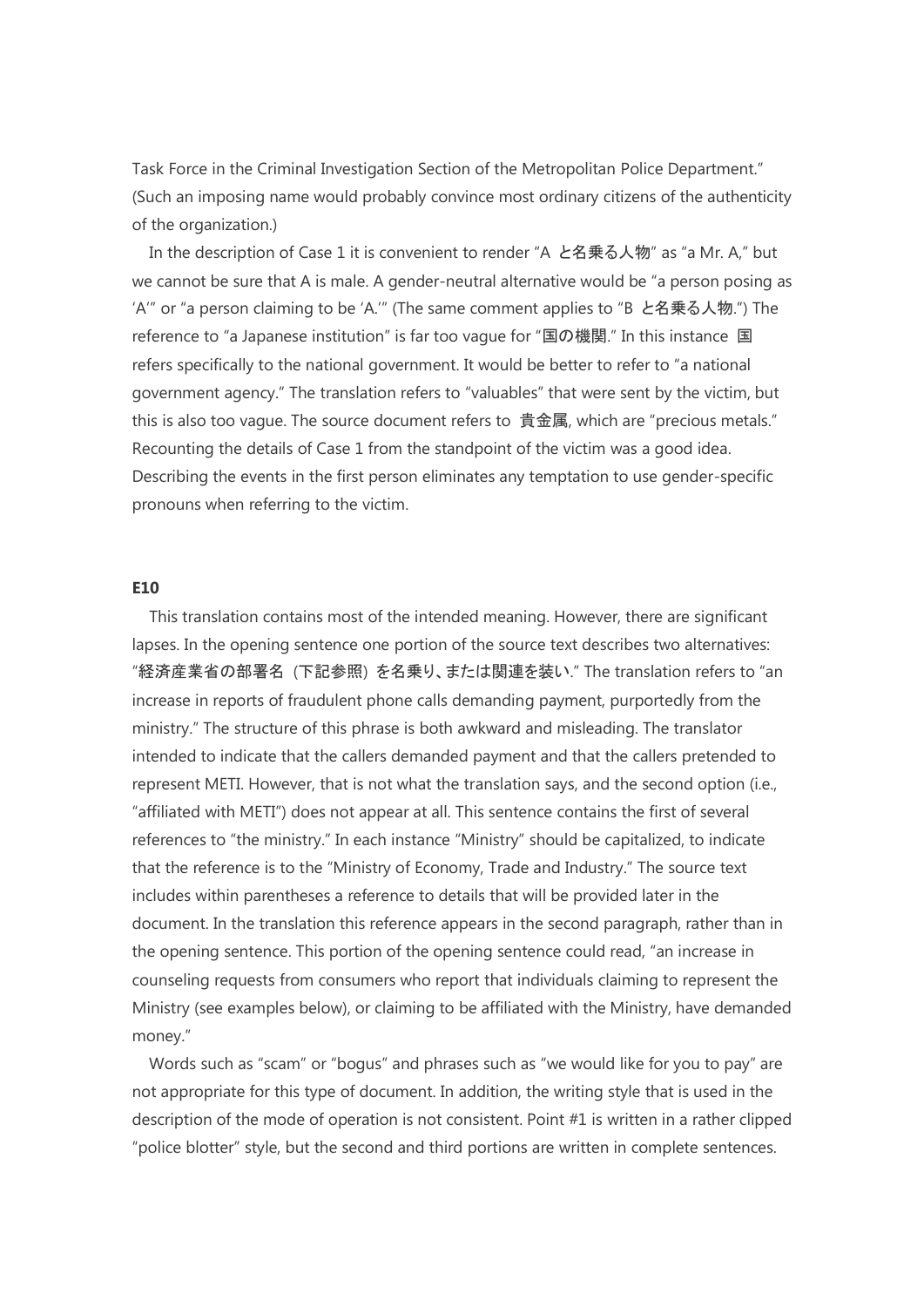Similar shifts in style appear in the description of Case 1 (e.g., "Consumer received ...," "Consumer was told that ...," "the consumer mailed ...," "the consumer transferred ....") It is true that in the source text the sentences contained in point #1 end with "電話" and "を請求," respectively. However, such abrupt changes in style in the English document distract the reader from the message and lower the credibility of the document itself. In the third item under the description of the mode of operation the text includes the phrase 指定先に送る, but the translation contains no reference to a "designated location" or "specific address."

Both "A" and "B" are identified as male, and in the final sentence the consumer is also identified as male. Although the translator was careful to use well-chosen terms such as "perpetrator" in contrast to "victim" or "consumer" throughout most of the translation, these passing references to "himself" or "he" suggest insufficient editing.

#### **E17**

This is the only translation (among the six) that contains the term "advance fee fraud," which is the best way to describe the fraud in question. In the source document the portion that appears within the box consists of three paragraphs, but the translation contains only one paragraph. This violates the concept of a "mirror image." The translation should—to the greatest degree possible—have the same number of headings, paragraphs, lists, and items within a particular list as the original. In addition, this long paragraph contains significant deviations from the source text. In the first sentence the source text presents two options: the perpetrators may use the name of a METI unit or they may claim to be somehow connected with METI. The translation refers to "a party," although the document indicates that multiple people may be involved, and merges the two alternatives into one. In the last sentence of the third paragraph (in the source text) those readers who have been contacted by the perpetrators are urged to contact METI, and those readers who have become victims are urged to contact the police. In the translation the use of "implore" is excessive, and the scope of the recommendations has been distorted.

The subheadings "主な手口" and "相談事例(参考)" are numbered in the source text, but are not numbered in the translation. The subheading " $[\gamma - \lambda 1]$ " should have appeared on a separate line. (These points are also related to the concept of a "mirror image.") The description of Case 1 consists of three paragraphs in the source text. In the translation the entire description appears in one paragraph. Attention to such details is a significant part of the translator's responsibility in any translation project—large or small.

In the description of the mode of operation the second point begins "その電話と前後して." The translation states, "the perpetrator makes calls back and forth." In fact, the word 前後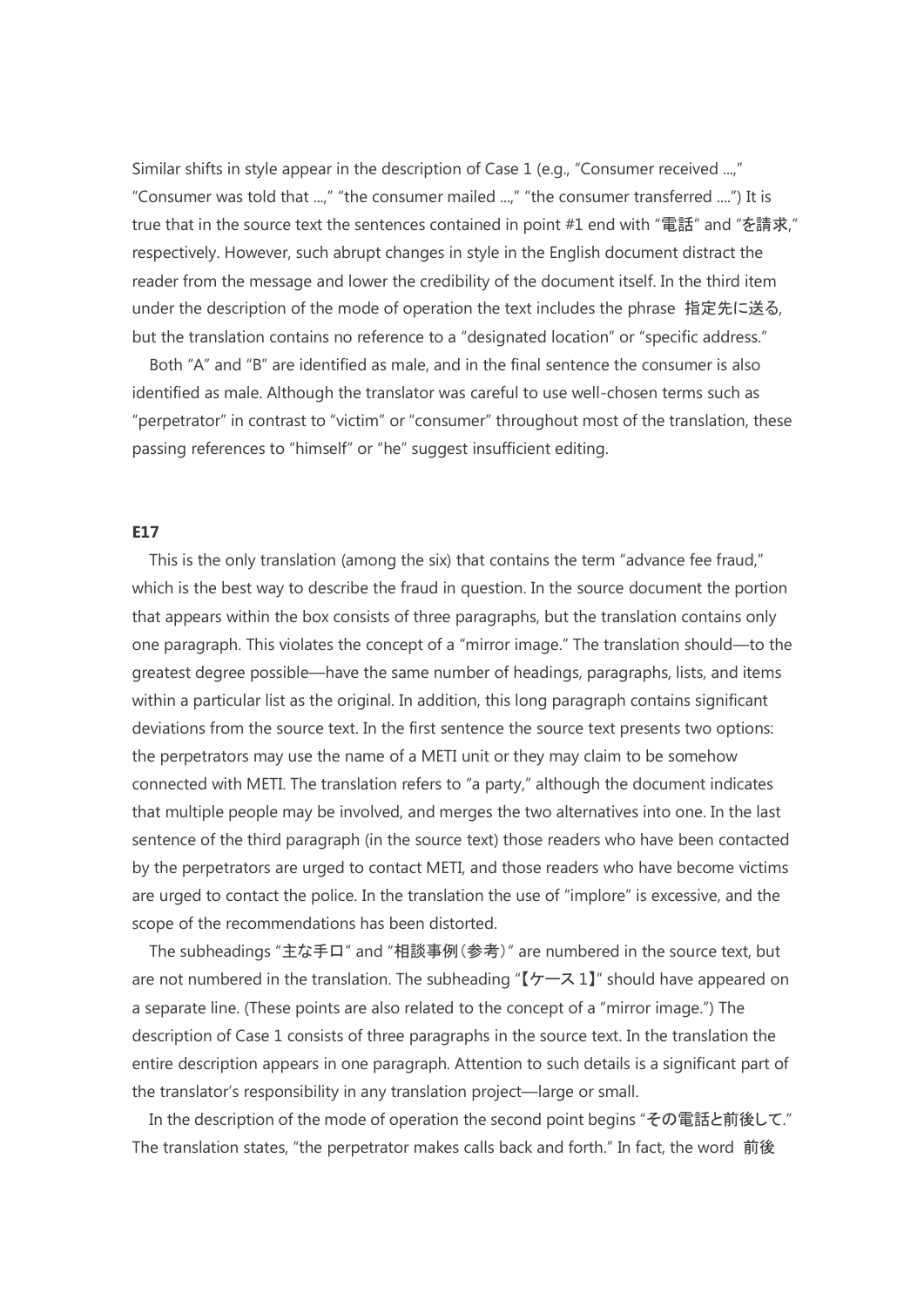has several meanings: "back and forth" (with regard to motion), "before and after" (with regard to a sequence of events over time), "in front and in back" (with regard to locations in space) and "approximately" (with regard to numerical values). In this instance another call may be received "before or after" the call that was mentioned in the first point. This is a significant difference.

In the description of Case 1 the translation refers to "Japanese agencies," but such agencies could be affiliated with the national government, the prefectural government or the local government. The source text indicates clearly (国の機関) that these are "national government agencies." As part of the description of what the victim actually sent, the translation reads "the sizable amount of 100,000 yen worth of precious metals." The word 相当 has been translated twice ("sizable" and "worth"). A concise translation for " 10 万円相 当の貴金属" would be "precious metals worth 100,000 yen." Several phrases (e.g., "Lately we are receiving," "On account of a second call" and "When it became the day") seem excessively literal. These phrases could be reworked through careful editing to improve readability.

#### **E25**

This translation accurately conveys the intended information and is very readable. However, in some places awkward phrases and inappropriate wording interfere with the message that is being presented.

In the title the word "scam" is too colloquial for this type of document. "Fraud" would be a better choice. The phrase "False Claims for Money Misrepresenting the Ministry of Economy, Trade and Industry" is awkward and could be easily misunderstood. A better alternative would be "Fraud Warning: Callers Obtain Money by Misrepresenting the Ministry of Economy, Trade and Industry" or perhaps "Fraud Alert: Callers Use the Name of the Ministry of Economy, Trade and Industry to Obtain Money."

In the description of Case 1 most of the finalists translated 本部 as "Headquarters." Although the word "Headquarters" does appear in the English translations for the names of many Japanese organizations, the combination of 合同 with 捜査 and 本部 suggests that either "Investigative Joint Task Force" or "Joint Investigative Task Force" would be better than "Joint Investigation Headquarters" in the name of this fictitious unit. (There are precedents for both translations in law enforcement circles.)

In the description of Case 1 the translation contains numerous references to "the victim." This usage is fine. However, referring to the victim of the fraud as "they" or "them" (e.g., "The victim was requested to send 900,000 yen, an amount difficult for them to pay so they were told ...") is too colloquial for this type of document. Replacing "they" or "them" with "the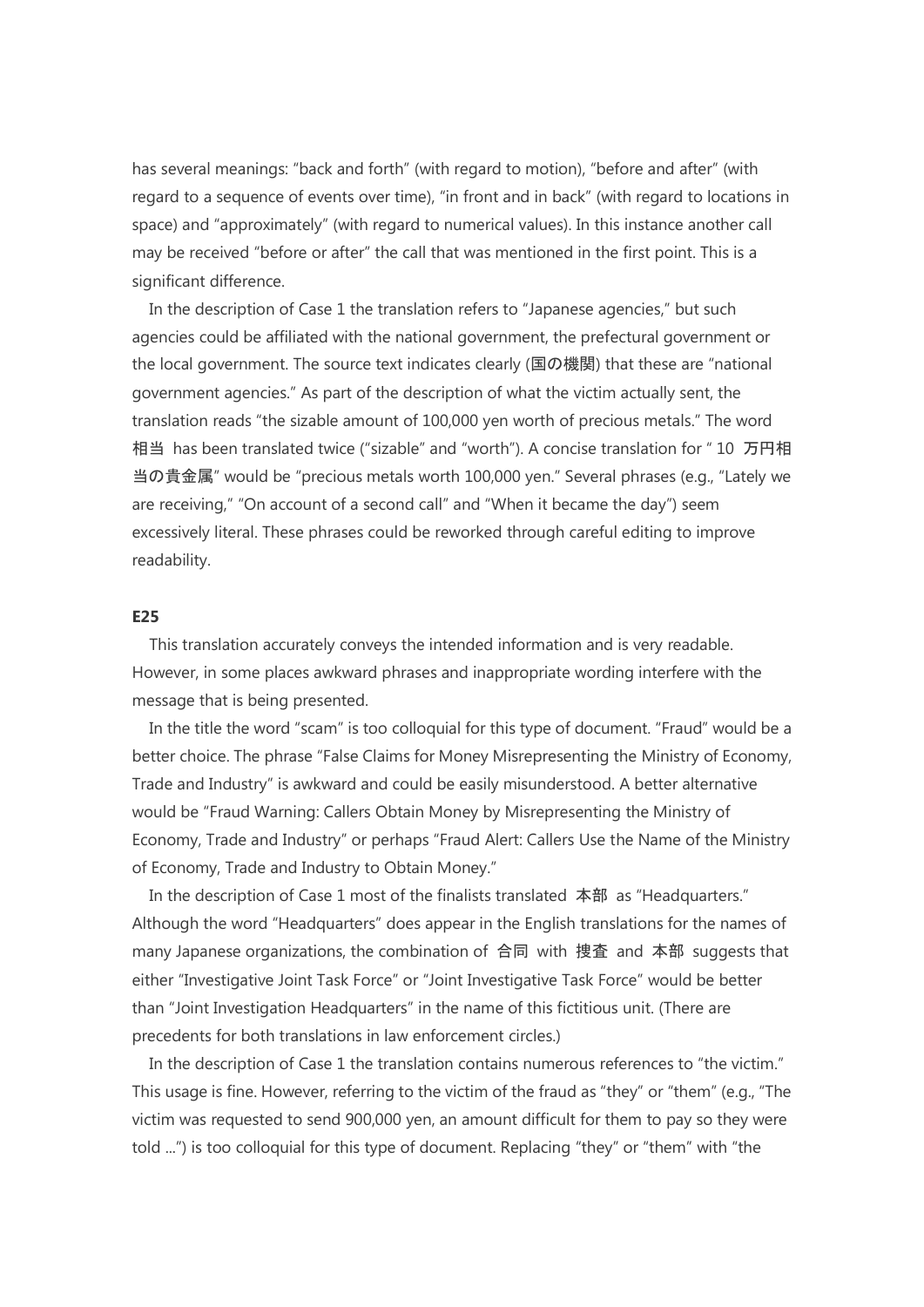victim" would be a simple change, but it would improve the integrity of the translation.

## **E30**

This translation contains a number of errors in content and weaknesses in style, although most of the meaning is conveyed accurately. The expression "false claims" in the title does not really describe the problem at hand, which is a type of fraud. One important concept in the translation of any document is the concept of a "mirror image." In other words, the translation should—to the greatest degree possible—have the same number of headings, paragraphs, lists, and items within a particular list as the original. In the source document the portion that appears within the box consists of three paragraphs, but the translation contains four paragraphs. The translator divided the third paragraph (in the source text) into two paragraphs—perhaps because the first sentence in this paragraph contains a general statement of fact, while the second sentence contains specific instructions. Even though this change may have been well intentioned, the original paragraph structure should have been retained. In contrast, dividing a very long sentence from the source document into several sentences in the translation, as the translator did with the second sentence of the third paragraph (in the source text), is often desirable in order to maintain readability.

Portions of this translation are written in the same "police blotter" style that was mentioned with regard to E10. The same comments apply here. In addition, the second item under the description of the mode of operation refers to "another individual posing as police officer or METI employee." However, the source text reads 警察や当省の関係団体等. The translation is too narrow; a better option could read "an individual who claims to represent the police or an organization affiliated with METI." In the description of Case 1 the translation refers to "the National Police Agency." Unfortunately, the source text reads 警視 庁, which is "the Metropolitan Police Department" in Tokyo. (The "National Policy Agency" certainly exists, but that would have been 警察庁, rather than 警視庁.)

Regarding the method of payment, the translation states that "required payment would be accepted by credit card or mobile telephone remittance" and that the victim in Case 1 "remits payment using two credit cards and mailing precious metals valuing 100,000 yen and cash valuing 240,000 yen." In this instance the translation differed significantly from the meaning of the source text. It may be difficult to imagine that someone would actually send a credit card or a cell phone to a complete stranger, but that is what the caller requested the victim to do. Also, the use of "valuing" in the translation is not correct. The action of the victim could be described in this way: "The consumer mailed two credit cards, precious metals valued at 100,000 yen and 240,000 yen in cash to the Consumer Protection Council."